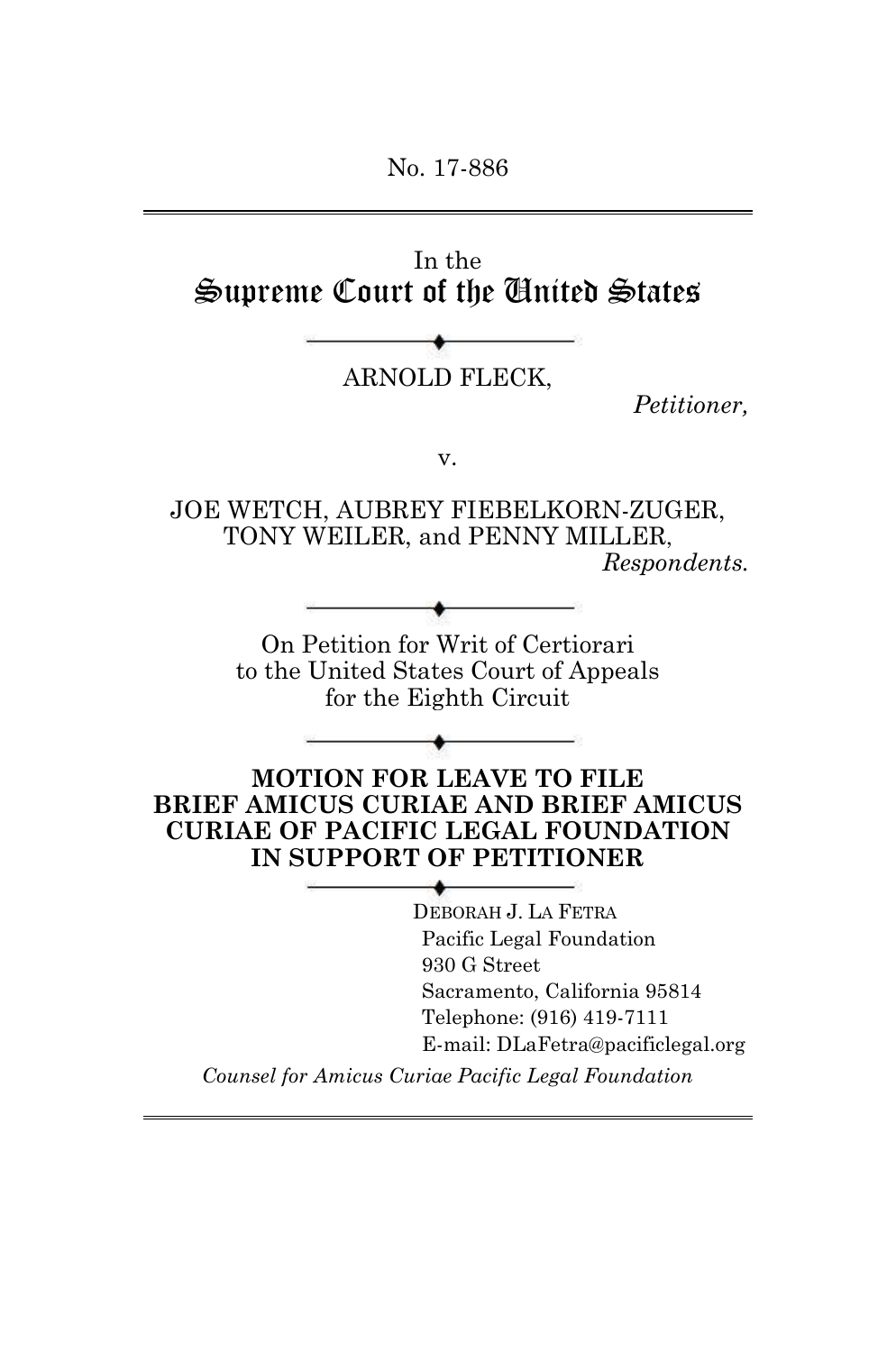#### **MOTION FOR LEAVE TO FILE BRIEF AMICUS CURIAE**

Pursuant to this Court's Rule 37.2(b), Pacific Legal Foundation (PLF) respectfully requests leave of the Court to file this brief amicus curiae in support of Petitioner Arnold Fleck. PLF timely notified all parties of its intent to file an amicus brief in this matter pursuant to Rule 37.2(a). Petitioner Fleck granted consent, but all Respondents denied consent, necessitating this motion.

 PLF was founded in 1973 and is widely recognized as the largest and most experienced nonprofit legal foundation of its kind. Among other matters affecting the public interest, PLF has repeatedly litigated in defense of the right of workers not to be compelled to make involuntary payments to support political or expressive activities with which they disagree. To that end, PLF attorneys were counsel of record in *Keller v. State Bar of Cal*., 496 U.S. 1 (1990); *Brosterhous v. State Bar of Cal*., 12 Cal. 4th 315 (1995); and *Cumero v. Pub. Emp't Relations Bd*., 49 Cal. 3d 575 (1989), and PLF has participated as amicus curiae in all of the most important cases involving labor unions compelling workers to support political speech, from *Abood v. Detroit Bd. of Educ*., 431 U.S. 209 (1977), to *Knox v. Serv. Emps. Int'l Union, Local 1000*, 567 U.S. 298 (2012), *Harris v. Quinn*, 134 S. Ct. 2618 (2014), *Friedrichs v. California Teachers Ass'n*, 136 S. Ct. 1083 (2016), to *Janus v. AFSCME*, Supreme Court docket no. 16-1466. PLF believes that its experience and expertise in the application of the Frist Amendment freedoms of speech and association to matters involving government compulsion will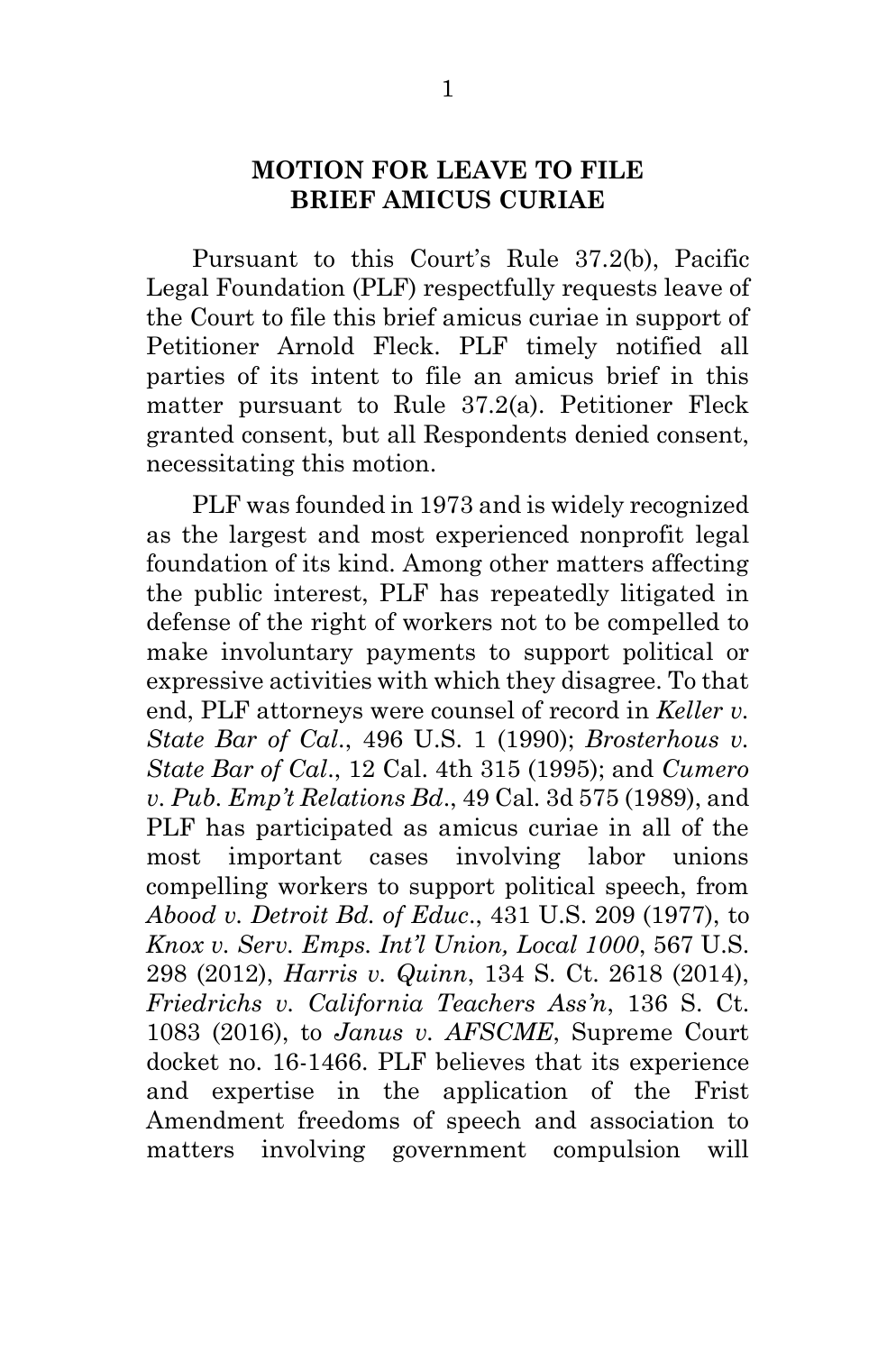provide an additional and useful viewpoint in this case.

 For all the foregoing reasons, the motion of Pacific Legal Foundation to file a brief amicus curiae should be granted.

DATED: January, 2018.

Respectfully submitted,

 DEBORAH J. LA FETRA Pacific Legal Foundation 930 G Street Sacramento, California 95814 Telephone: (916) 419-7111 E-mail: DLaFetra@pacificlegal.org

*Counsel for Amicus Curiae Pacific Legal Foundation*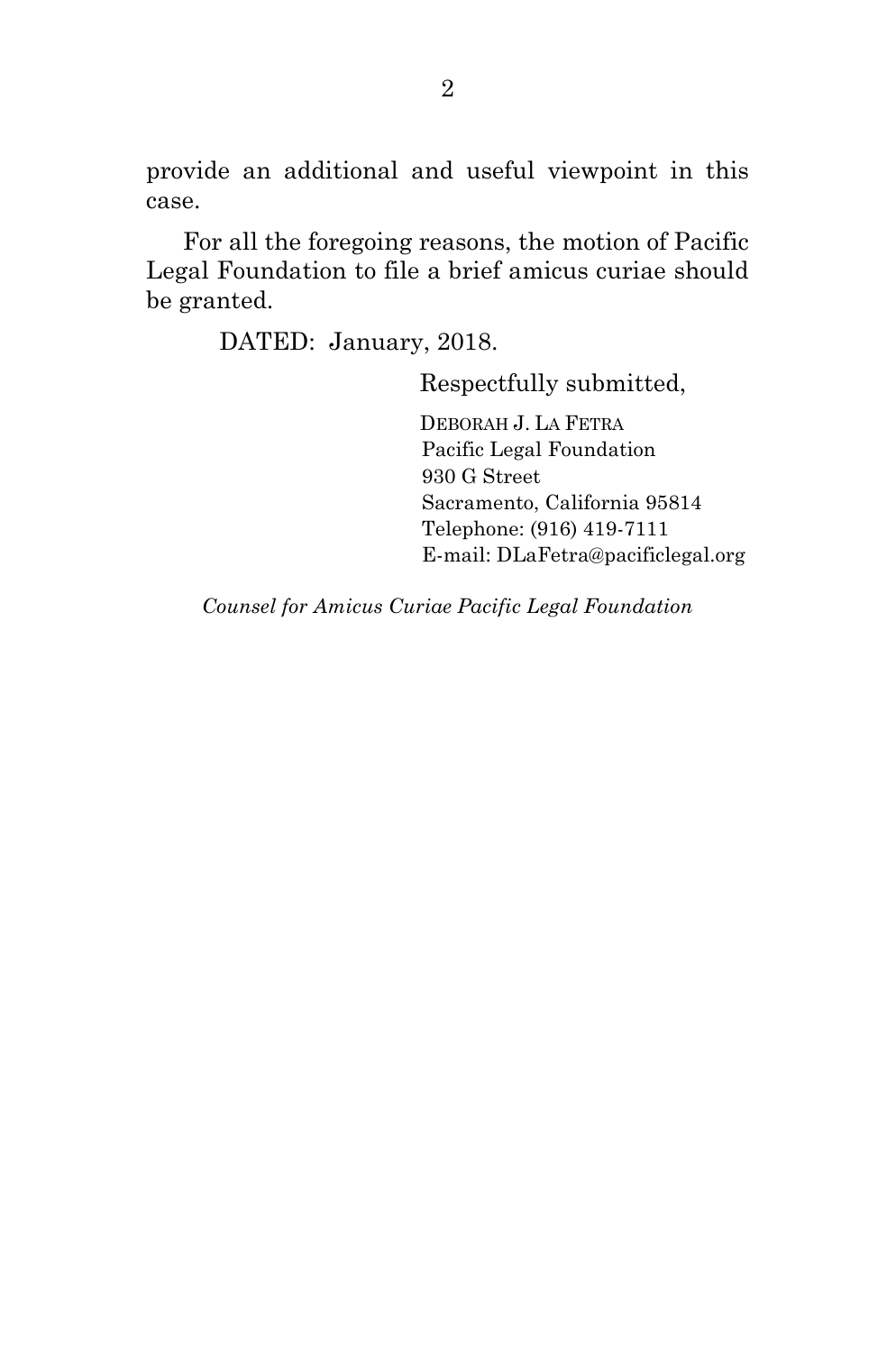### **QUESTIONS PRESENTED**

1. Does it violate the First Amendment for state law to presume that Petitioner consents to subsidizing non-chargeable speech by the group he is compelled to fund (an "opt-out" rule), as opposed to an "opt-in" rule whereby Petitioner must affirmatively consent to subsidizing such speech?

2. May the state force Petitioner to join a trade association he opposes as a condition of earning a living in his chosen profession?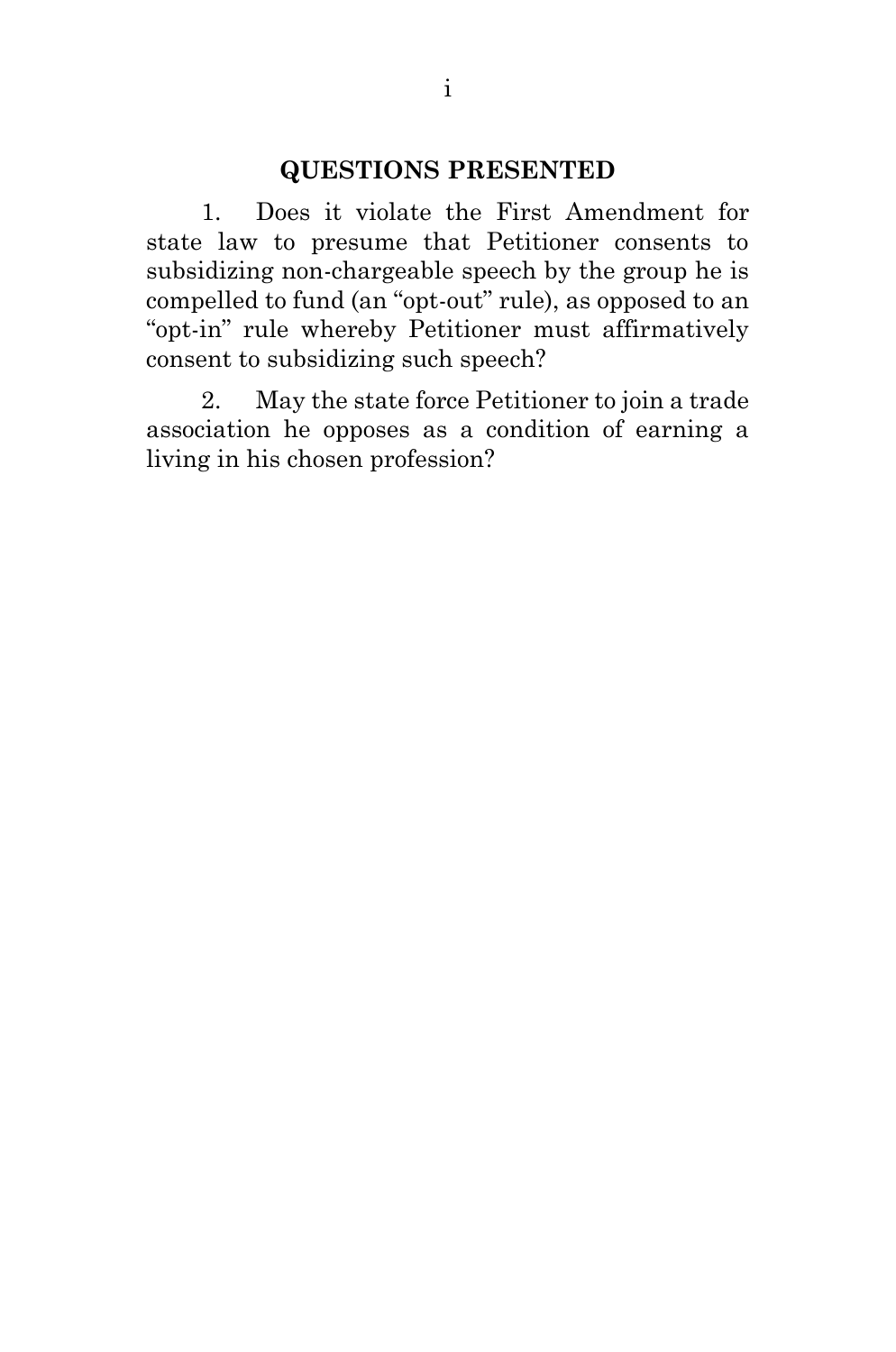# **TABLE OF CONTENTS**

| MOTION FOR LEAVE TO FILE                                                                                        |
|-----------------------------------------------------------------------------------------------------------------|
|                                                                                                                 |
|                                                                                                                 |
|                                                                                                                 |
|                                                                                                                 |
| <b>INTRODUCTION AND SUMMARY</b><br>OF REASONS FOR GRANTING                                                      |
| REASONS FOR GRANTING THE PETITION 3                                                                             |
| MANDATORY STATE BAR MEMBERSHIP<br>$\mathbf{I}$ .<br><b>GIVES NO ASSURANCE OF</b><br><b>COMPETENT REGULATION</b> |
| A. Bar Unification Cannot Guarantee                                                                             |
| B. The State Bar of California<br>Has Engaged in Calculated,                                                    |
| 1. Brosterhous v. State Bar of                                                                                  |
| 2. County of Ventura v. State Bar of                                                                            |
| THE FIRST AMENDMENT REQUIRES<br>II.<br>"OPT-IN" TO PROTECT THE FREEDOM                                          |
| OF SPEECH AND ASSOCIATION  16                                                                                   |
|                                                                                                                 |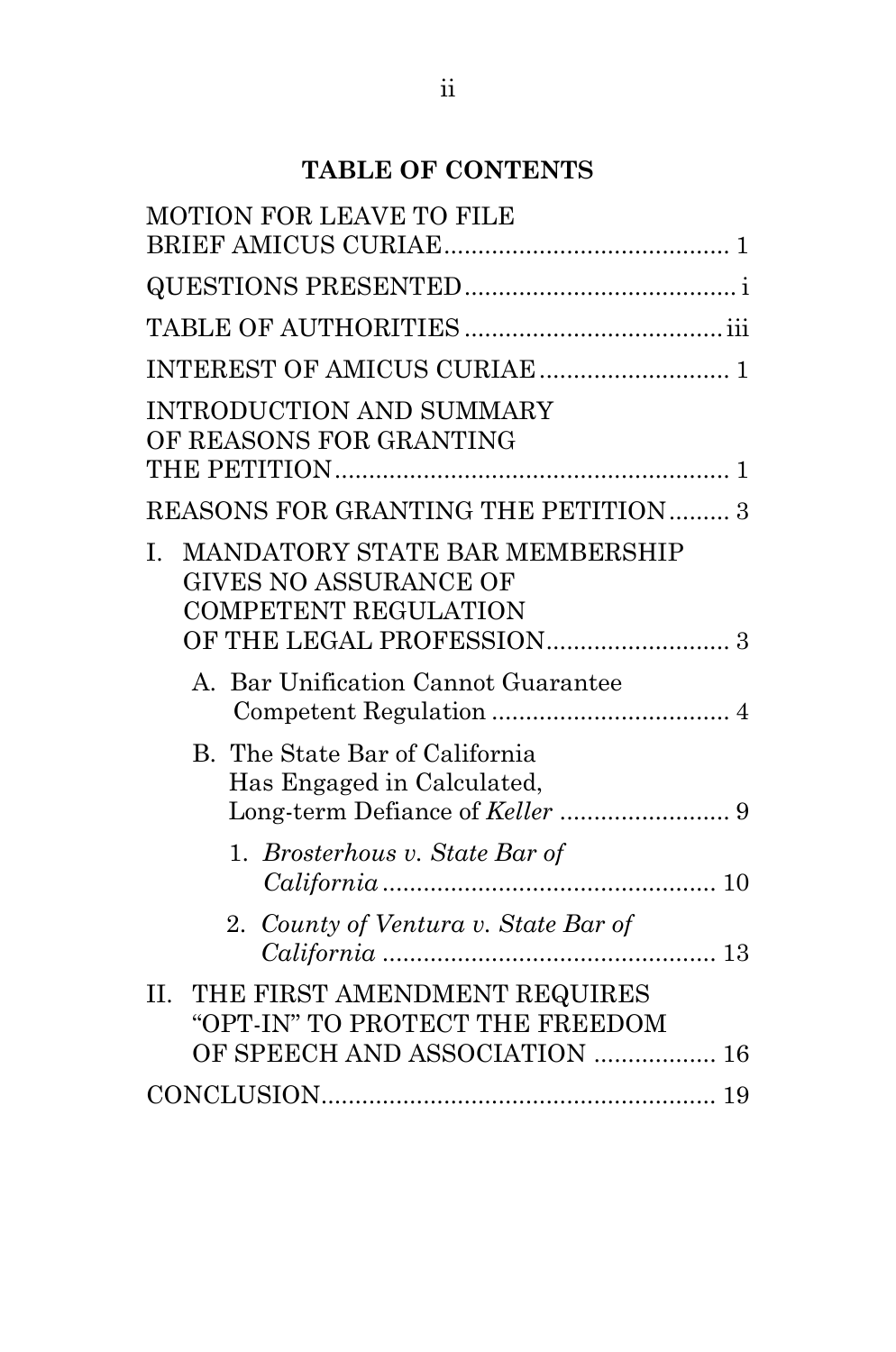# **TABLE OF AUTHORITIES**

## **Cases**

| Abood v. Detroit Bd. of Educ.,                                                                                       |
|----------------------------------------------------------------------------------------------------------------------|
| Brosterhous v. State Bar of California,                                                                              |
| Brosterhous v. State Bar of California,<br>29 Cal. App. 4th 963,                                                     |
| Brosterhous v. State Bar of California,<br>Sacramento Super. Ct. No. 95AS03901 12-13                                 |
| Brosterhous v. State Bar of California,<br>Sacramento Super. Ct. No. CV527974  11                                    |
| Chicago Teachers Union, Local No. 1 v. Hudson,                                                                       |
| Coll. Sav. Bank v. Fla. Prepaid Postsecondary Educ.                                                                  |
| County of Ventura v. State Bar of California,<br>35 Cal. App. 4th 1055 (1995),<br>rev. denied (Sept. 14, 1995) 13-15 |
| Cumero v. Pub. Emp't Relations Bd.,                                                                                  |
| Denver Area Educ. Telecomm. Consortium, Inc. v.                                                                      |
| Friedrichs v. California Teachers Ass'n,                                                                             |
| Glasser v. United States,                                                                                            |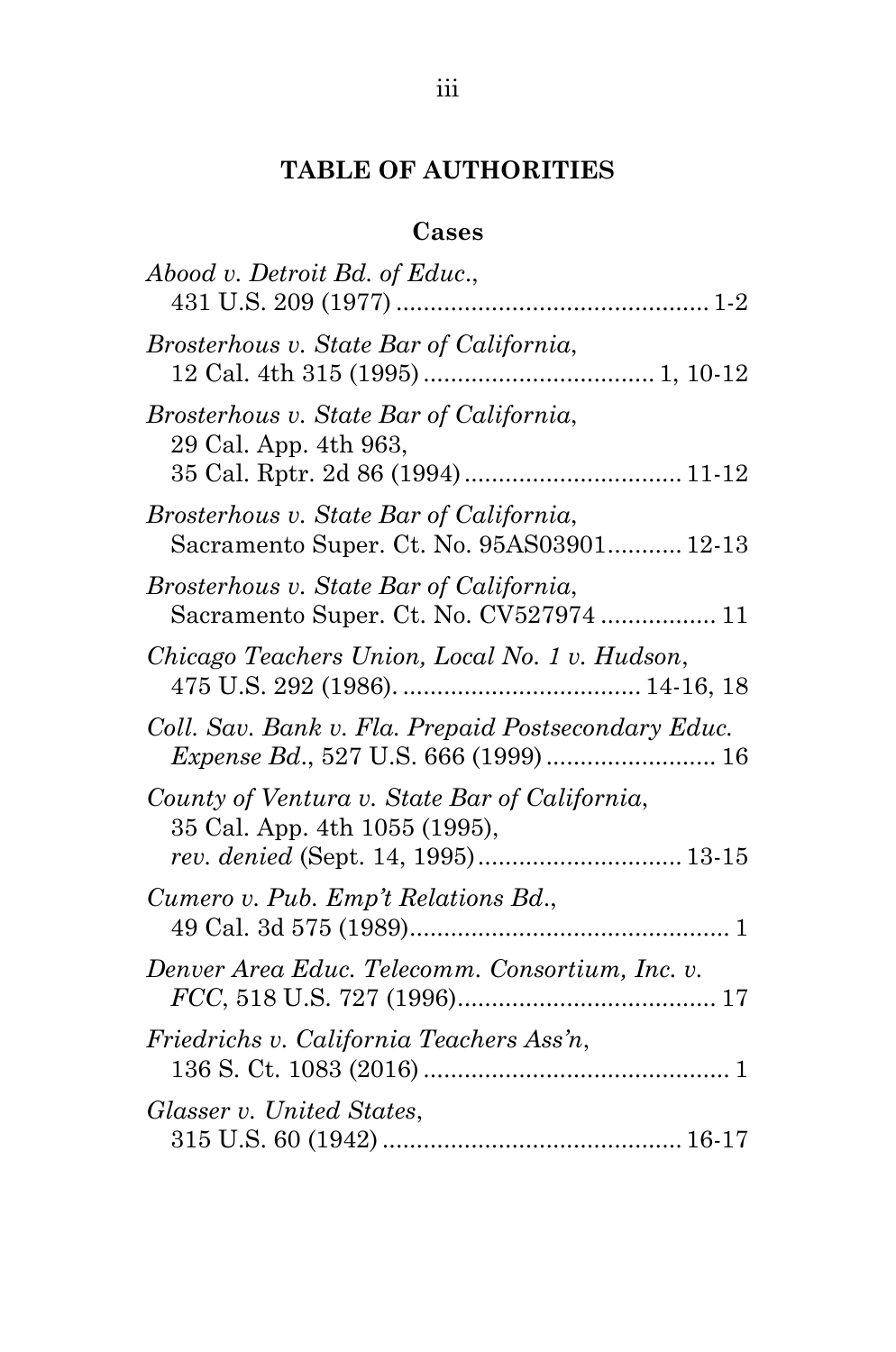| Harris v. Quinn,                                            |
|-------------------------------------------------------------|
|                                                             |
| Janus v. AFSCME,                                            |
| Keller v. State Bar of Cal.,                                |
| Knox v. Serv. Emps. Int'l Union, Local 100,                 |
| Lathrop v. Donohue,                                         |
| Lutz v. Int'l Ass'n of Machinists<br>and Aerospace Workers, |
| Obrien v. Jones,                                            |
| Ohio Bell Tel. Co. v. Pub. Utils. Comm'n of Ohio,           |
| Stanley v. Illinois,                                        |

# **Federal Statute**

|--|--|--|

# **State Statutes**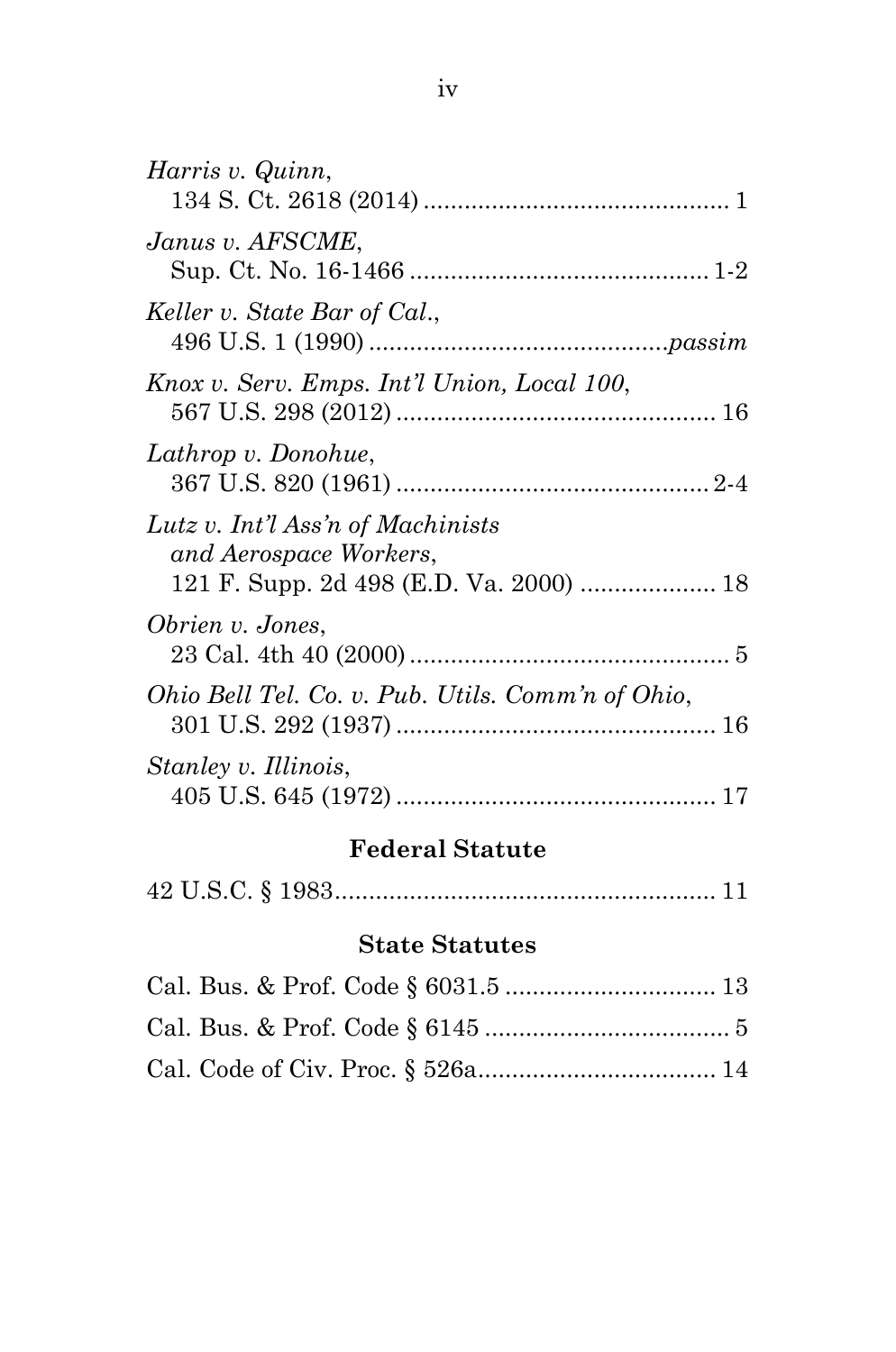# **Rules**

# **Miscellaneous**

| 1999 Cal. Legis. Serv. Ch. 342 (S.B. 144)  13                                                                                                                                                                                                    |
|--------------------------------------------------------------------------------------------------------------------------------------------------------------------------------------------------------------------------------------------------|
| Barnett, Randy E.,<br>Restoring the Lost Constitution:<br><i>The Presumption of Liberty (2004) </i> 17                                                                                                                                           |
| Beitiks, Kathleen O.,<br>Wilson vetoes fee bill; bar moves to secure funding,<br>California Bar J. (Nov. 1997), http://archive.calbar.<br>ca.gov/archive/calbar/2cbj/97nov/caljnl.htm 8                                                          |
| Cal. Lawyers Ass'n,<br><i>FAQ</i> , http://cla.legal/Sections-FAQ                                                                                                                                                                                |
| California State Auditor,<br>Reports Related to "Bar of California, State",<br>https://www.bsa.ca.gov/ reports/agency/8,                                                                                                                         |
| California State Auditor,<br>State Bar of California: It Can Do More to Manage<br>Its Disciplinary System and Probation Processes<br><i>Effectively and to Control Costs, Report 2009-030</i><br>$(July 21, 2009), https://www.bsa.ca.gov/pdfs/$ |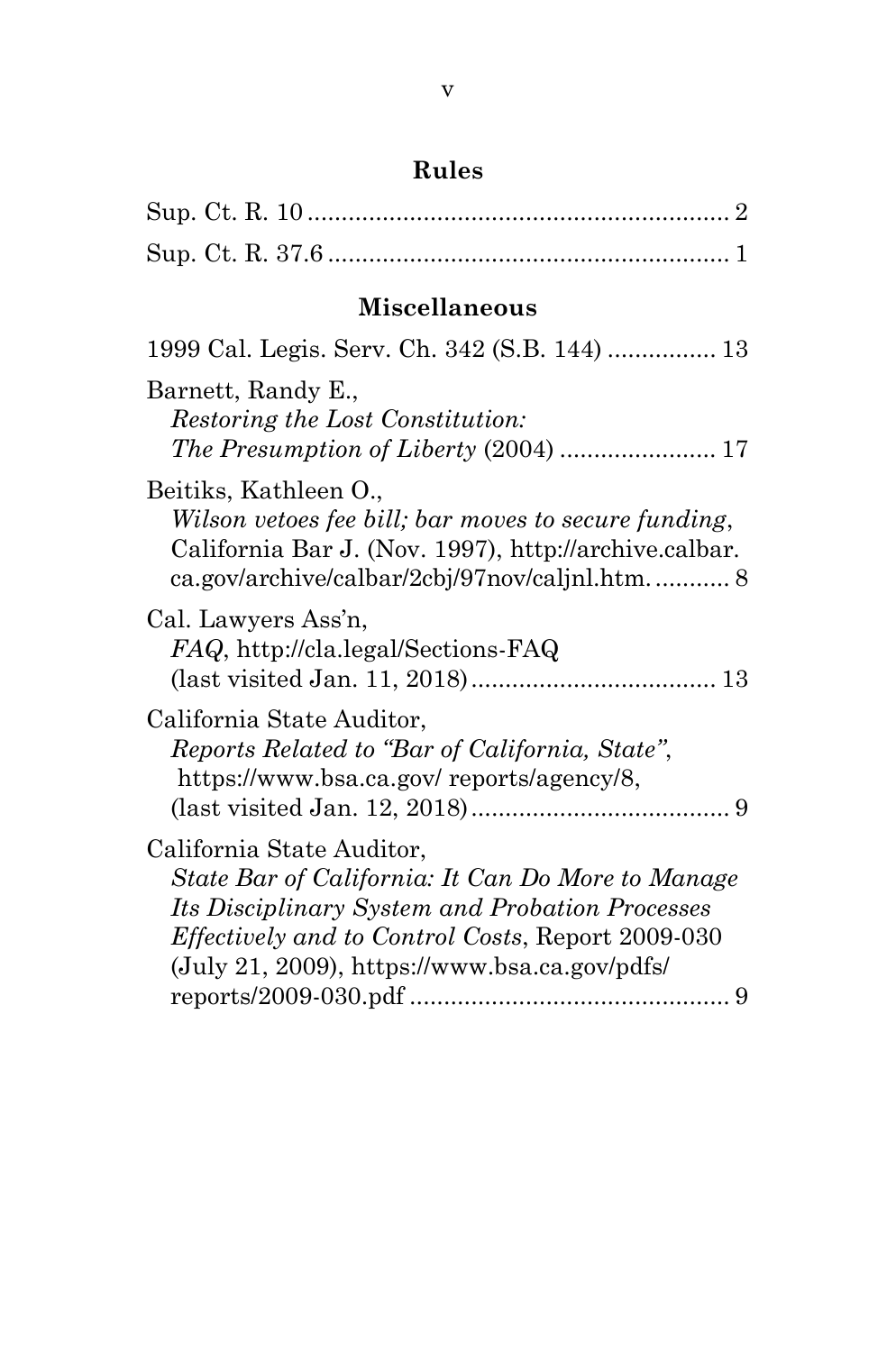*State Bar of California: It Has Not Consistently Protected the Public Through Its Attorney Discipline Process and Lacks Accountability*, Report 2015-030 (June 18, 2015), https://www.bsa. ca.gov/pdfs/reports/2015-030.pdf ..................... 5-6, 8

California State Auditor,

*State Bar of California: Opportunities Exist to Reduce Fees, Better Control Administration and Planning, and Strengthen an Improved Discipline Process*, Report 96021 (May 21, 1996). ................... 9

California State Auditor,

*State Bar of California: With Strategic Planning Not Yet Completed, It Projects General Fund Deficits and Needs Continued Improvement in Program Administration*, Report 2007-030 (Apr. 26, 2007), https://www.bsa.ca.gov/pdfs/ reports/2007-030.pdf ............................................... 9

#### California State Auditor,

*The State Bar of California: It Needs Additional Revisions to its Expense Policies to Ensure That It Uses Funds Prudently*, Report 2017-030 (June 27, 2017), https://www.bsa.ca.gov/pdfs/ reports/2017-030.pdf ............................................ 6-7

California State Auditor,

*The State Bar of California: Its Lack of Transparency Has Undermined Its Communications with Decision Makers and Stakeholders*, Report 2015-047 (May 12, 2016), https://www.bsa. ca.gov/pdfs/reports/2015-047.pdf ......................... 6-8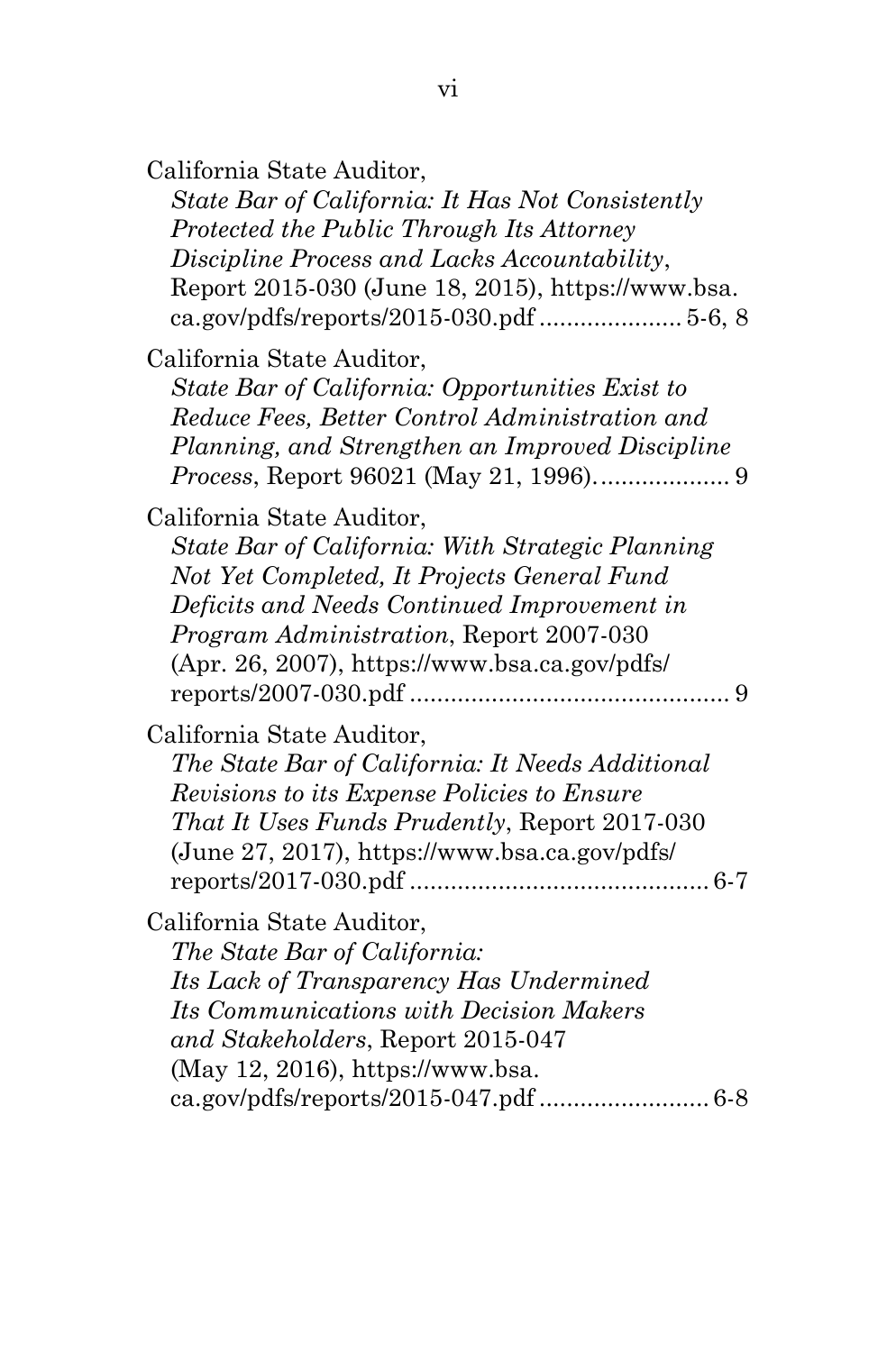Hamilton, Matt,

*Audit rips California's state bar for shady finances and bloated salaries*, Los Angeles Times (May 13, 2016), http://www.latimes.com/local/lanow/la-meln-state-bar-audit-20160513-snap-story.html ........ 7

Kalven, Jr., Harry, *The Concept of the Public Forum: Cox v. Louisiana*, 1965 Sup. Ct. Rev. 1 (1965) ................ 17 *Keller v. State Bar of Cal.*, *oral argument* (Feb. 2, 1990), https://www.oyez.org/cases/1989/88-1905 .............. 2 Miller, Cheryl, *Legal Pad: Governor Vetoes State Bar Dues Bill*, The Recorder (Oct. 11, 2009), http://legalpad. typepad.com/my\_weblog/2009/10/governor-vetoesstate-bar-dues-bill.html. ......................................... 9 Office of the Attorney General, *Opinion of Daniel E. Lungren, No. 92-202*, 92 Ops. Cal. Att'y. Gen. 202 (Sept. 3,1992), https://oag.ca. gov/system/files/opinions/pdfs/92-202.pdf ............ 14 Smith, Bradley A., *The Limits of Compulsory Professionalism: How the Unified Bar Harms the Legal Profession*, 22 Fla. St. U. L. Rev. 35 (1994) ............................... 4 State Bar of Cal., *Sections*, http://www.calbar.ca.gov/Attorneys/Sections (last visited Jan. 11, 2018) .................................... 13 Wilson, Gov. Pete, Veto message accompanying veto of SB 1145 (Oct. 11, 2007), http://archive.calbar.ca.gov/archive/ calbar/2cbj/97nov/97nov-16.htm. ............................... 8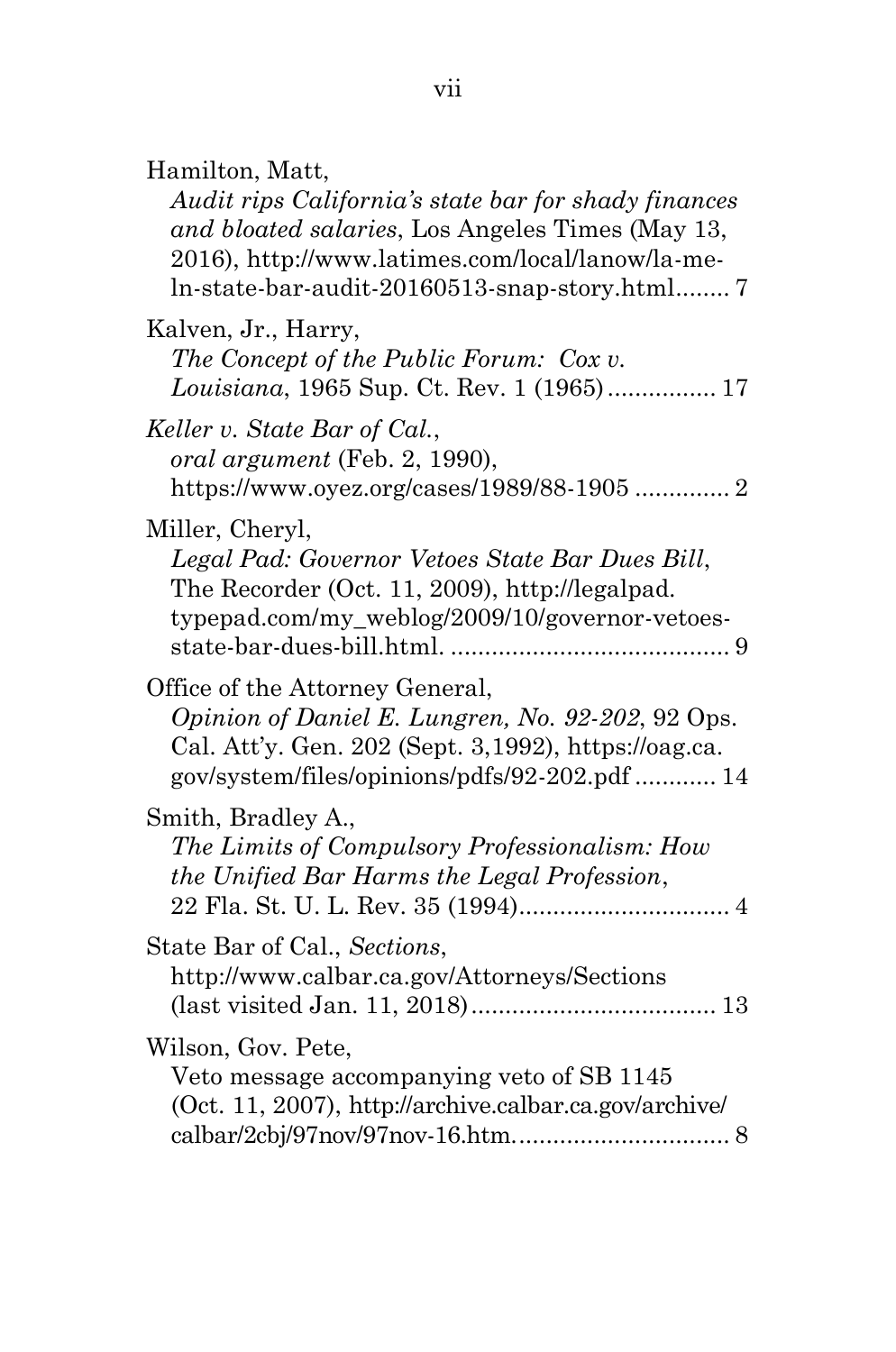#### **INTEREST OF AMICUS CURIAE<sup>1</sup>**

Pacific Legal Foundation (PLF) was founded in 1973 and is widely recognized as the largest and most experienced nonprofit legal foundation of its kind. Among other matters affecting the public interest, PLF has repeatedly litigated in defense of the right of workers not to be compelled to make involuntary payments to support political or expressive activities with which they disagree. To that end, PLF attorneys were counsel of record in *Keller v. State Bar of Cal*., 496 U.S. 1 (1990); *Brosterhous v. State Bar of Cal*., 12 Cal. 4th 315 (1995); and *Cumero v. Pub. Emp't Relations Bd*., 49 Cal. 3d 575 (1989), and PLF has participated as amicus curiae in all of the most important cases involving labor unions compelling workers to support political speech, from *Abood v. Detroit Bd. of Educ*., 431 U.S. 209 (1977), *Harris v. Quinn*, 134 S. Ct. 2618 (2014), *Friedrichs v. California Teachers Ass'n*, 136 S. Ct. 1083 (2016), to *Janus v. AFSCME*, Supreme Court docket no. 16-1466.

### **INTRODUCTION AND SUMMARY OF REASONS FOR GRANTING THE PETITION**

 In an ideal world, an integrated bar association would non-controversially manage the core functions related to regulation of the legal profession. This

<sup>&</sup>lt;sup>1</sup> PLF timely notified all parties of its intent to file an amicus brief in this matter pursuant to Rule 37.2(a).

Pursuant to Rule 37.6, Amicus Curiae affirms that no counsel for any party authored this brief in whole or in part, and no counsel or party made a monetary contribution intended to fund the preparation or submission of this brief. No person other than Amicus Curiae, its members, or its counsel made a monetary contribution to its preparation or submission.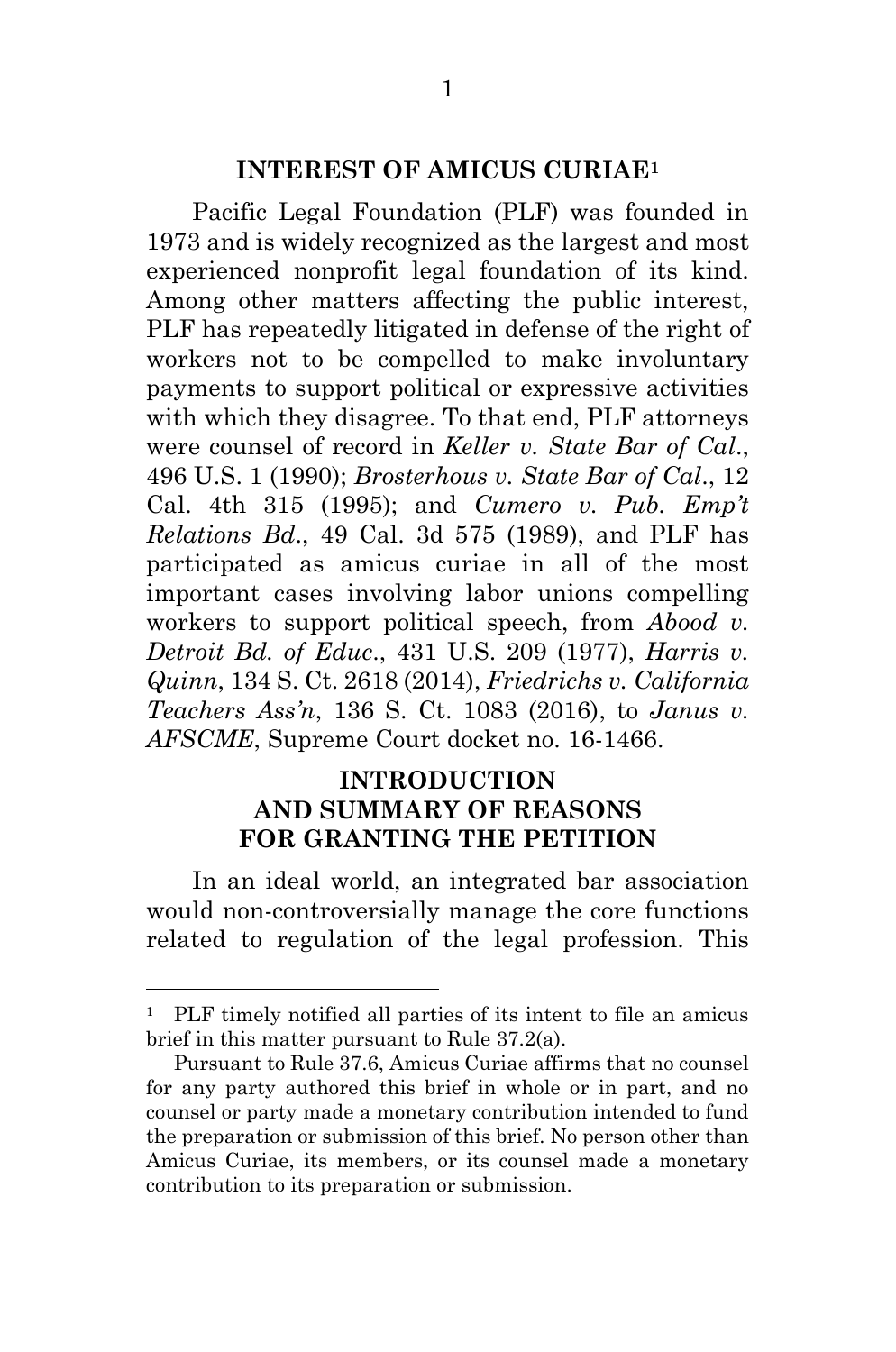Court in *Lathrop v. Donohue*, 367 U.S. 820 (1961), presumed this ideal, and the petitioners in *Keller v. State Bar of California*, 496 U.S. 1 (1990), conceded that *Lathrop* was controlling on the constitutionality of the integrated bar.2 The history of mandatory bar associations has not borne out that ideal. Just as the currently pending case of *Janus v. AFSCME* reconsiders the Court's premises underlying *Abood v. Detroit Board of Education* that reflected an unrealistic view of public employee unions, this case demonstrates that *Lathrop* and *Keller* failed to appreciate the increasing and pervasive politicization of state bar associations, and also overestimated the ability of a unified bar to be a careful steward of mandatory dues. Reconsideration of this question presents an important issue of nationwide importance that can only be resolved by this Court. *See*  Sup. Ct. R. 10.

 Attorneys with Amicus Pacific Legal Foundation represented the petitioners in the eight-year battle culminating in the Court's *Keller* opinion and continued suing the Bar on behalf of objecting members for another decade to enforce this Court's decision. After eighteen years total litigation, the situation for California attorneys is little better than before *Keller*. The State Bar continues to pursue

<sup>2</sup> Counsel for petitioners, Anthony T. Caso, made this point in his opening remarks of the *Keller* oral argument. *Keller v. State Bar of Cal.*, Oral Argument (Feb. 27, 1990), https://www.oyez.org/ cases/1989/88-1905 ("This case does not challenge the right of California to regulate attorneys through a mandatory bar association. Instead, it asks whether having done so, may it also authorize the bar to, in the words of the [California Supreme Court], comment generally upon matters pending before the legislature.").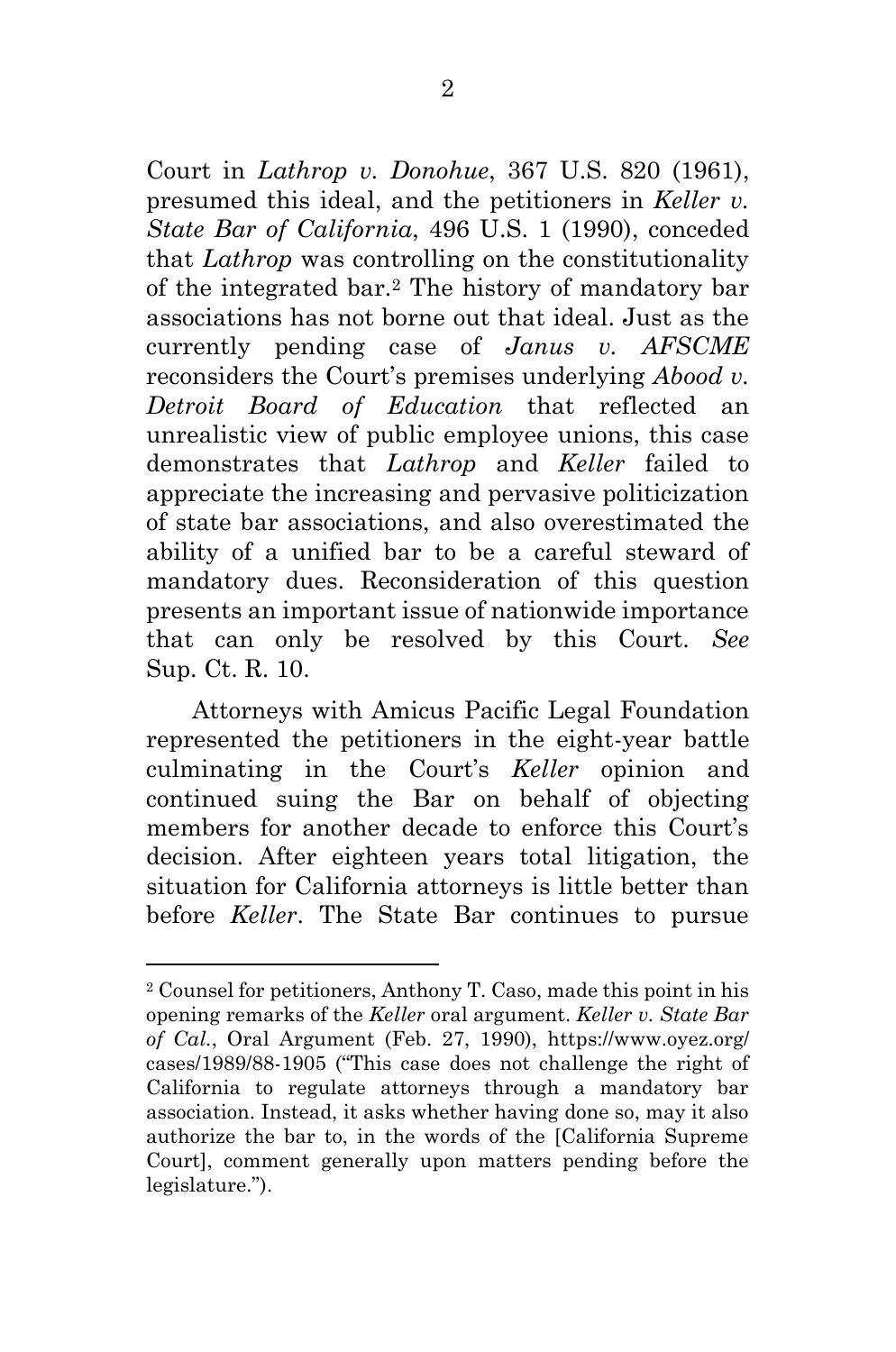political ends, works to ensure that objectors get the smallest possible deduction after jumping through the greatest number of hoops to claim it, and engages in financial shenanigans that constantly draw the attention—and ire—of the state auditor. Many attorneys have abundant reasons to resent subsidizing and associating with the government's mandatory bar association. This Court should grant the petition in this case to revisit whether the Constitution allows the state to coerce attorneys into association with a government bar and, if so, whether the government bar may (unlike any other constitutional infringement) presume objectors' acquiescence until they complain.

 The petition for a writ of certiorari should be granted.

### **REASONS FOR GRANTING THE PETITION**

#### **I**

### **MANDATORY STATE BAR MEMBERSHIP GIVES NO ASSURANCE OF COMPETENT REGULATION OF THE LEGAL PROFESSION**

 The rationale for mandatory state bar membership rests primarily on the idea that the government is best positioned to regulate the legal profession when all lawyers are corralled into a single association. *Lathrop*, 367 U.S. at 834 (noting a 1957 policy at the time of integration that required the Wisconsin bar to represent the views of the minority as well as the majority to "safeguard the interests of all [attorneys]"). Yet as noted in the Petition for Writ of Certiorari, nineteen states ranging from New York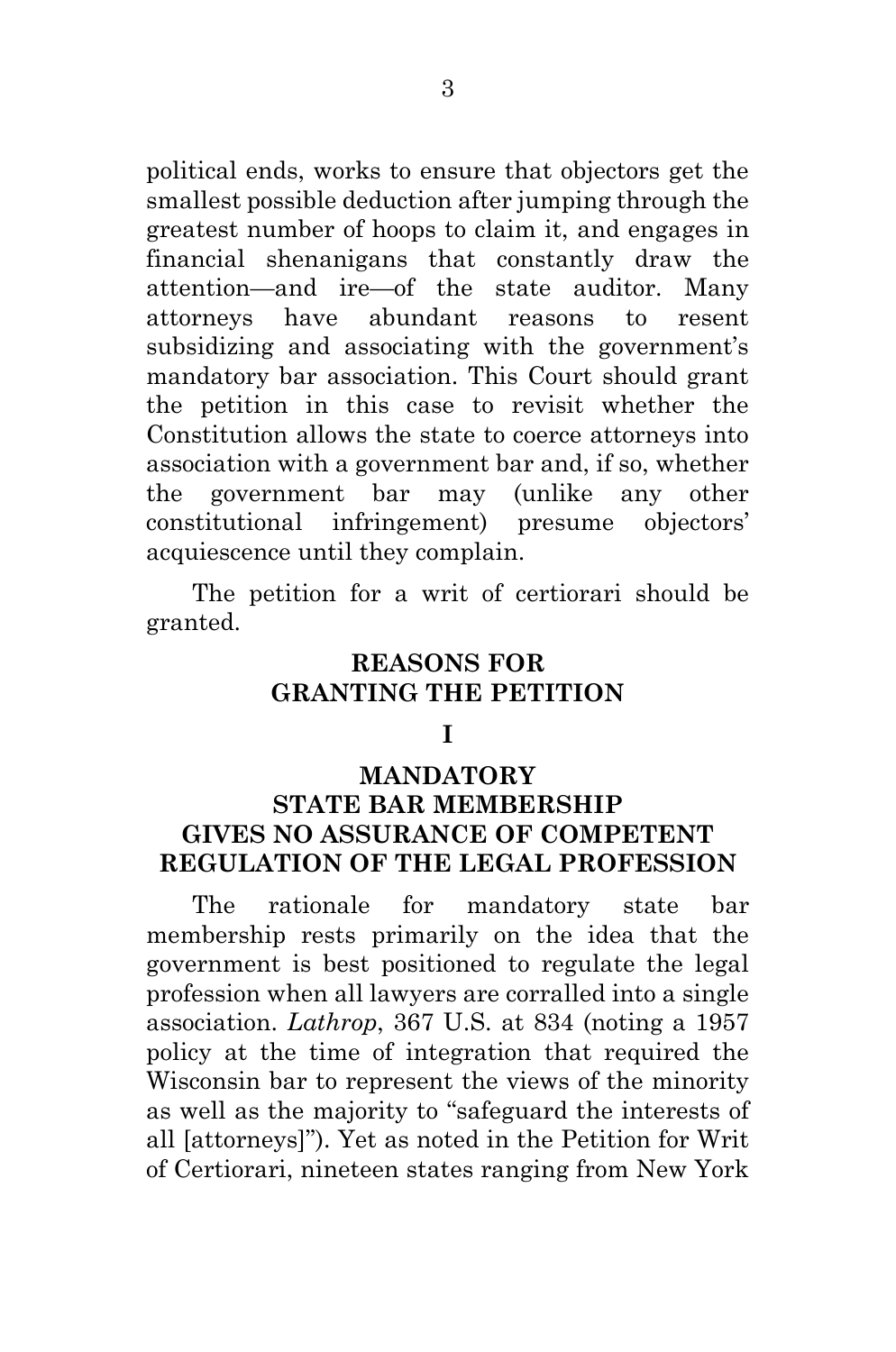(largest economy) to Vermont (smallest) successfully regulate attorneys with voluntary bar associations. Pet. at 26. On the flip side, the State Bar of California stands as an example of a unified bar noted primarily for its incompetence in performing its core functions as well as its intransigence in complying with *Keller*.

### **A. Bar Unification Cannot Guarantee Competent Regulation**

 Both *Lathrop* and *Keller* were decided under the assumption that, at a minimum, state regulators of attorneys were competent in that role. *Lathrop*, 367 U.S. at 843 ("Both in purport and in practice the bulk of State Bar activities serve the function, or at least so Wisconsin might reasonably believe, of elevating the educational and ethical standards of the Bar to the end of improving the quality of the legal service available to the people of the State, without any reference to the political process."); *Keller*, 496 U.S. at 11 (The State Bar "undoubtedly performs important and valuable services for the State by way of governance of the profession"). While Amicus cannot speak to the competency and effectiveness of every unified bar, the persistent incompetence and tribulations of the State Bar of California has been documented with depressing regularity by the State Auditor.<sup>3</sup>

<sup>3</sup> *See also* Bradley A. Smith, *The Limits of Compulsory Professionalism: How the Unified Bar Harms the Legal Profession*, 22 Fla. St. U. L. Rev. 35, 58 (1994) (Unified bar supporters argue "that the added resources of coerced dues and membership enable the bar to do more in the way of pro bono programs, legal education, and other programs to benefit lawyers and the public. Actual experience has never supported this argument.").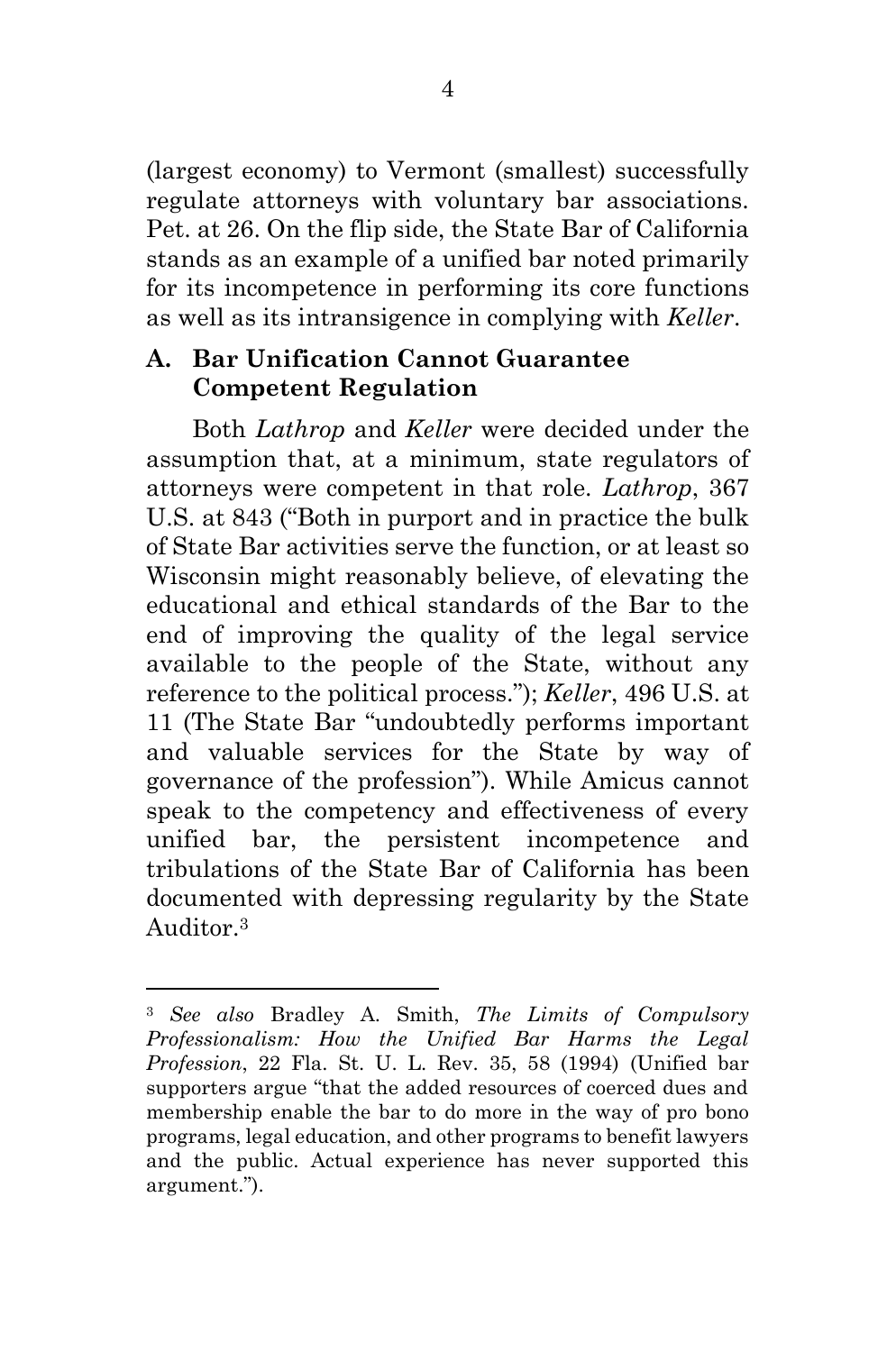Perhaps the most important role exercised by the State Bar of California is disciplining attorneys who fail to meet their professional responsibilities. It is worth noting at the outset that from the Bar's founding in 1927 "[u]ntil 1988, the State Bar's attorney disciplinary system was operated primarily with the assistance of volunteers from local bar associations." *Obrien v. Jones*, 23 Cal. 4th 40, 44 (2000). Professionalization of the disciplinary apparatus within the mandatory bar did not improve its effectiveness or efficiency. The California State Auditor, mandated by statute<sup>4</sup> to report on the Bar's finances and programs, bluntly reported in 2015 that "the State Bar has not consistently fulfilled its mission to protect the public from errant attorneys." California State Auditor, *State Bar of California: It Has Not Consistently Protected the Public Through Its Attorney Discipline Process and Lacks Accountability*, Report 2015-030 (June 18, 2015).<sup>5</sup>

 The details are sobering. The auditor determines the effectiveness of the Bar's discipline system in part by counting the number of complaints it fails to resolve within six months of receipt (denominated "the backlog"). In 2010, the backlog reached 5,174 cases. Under pressure to reduce that number, the Bar compromised the severity of the discipline imposed on attorneys in favor of speedier types of resolutions. This succeeded in resolving two-thirds of the backlogged cases, but the auditor found that the State Bar was inexcusably lenient in many of its settlements.6 For example, the California Supreme

<sup>4</sup> Cal. Bus. & Prof. Code § 6145.

<sup>5</sup> https://www.bsa.ca.gov/pdfs/reports/2015-030.pdf.

<sup>6</sup> *Id*. at 20, 23-24.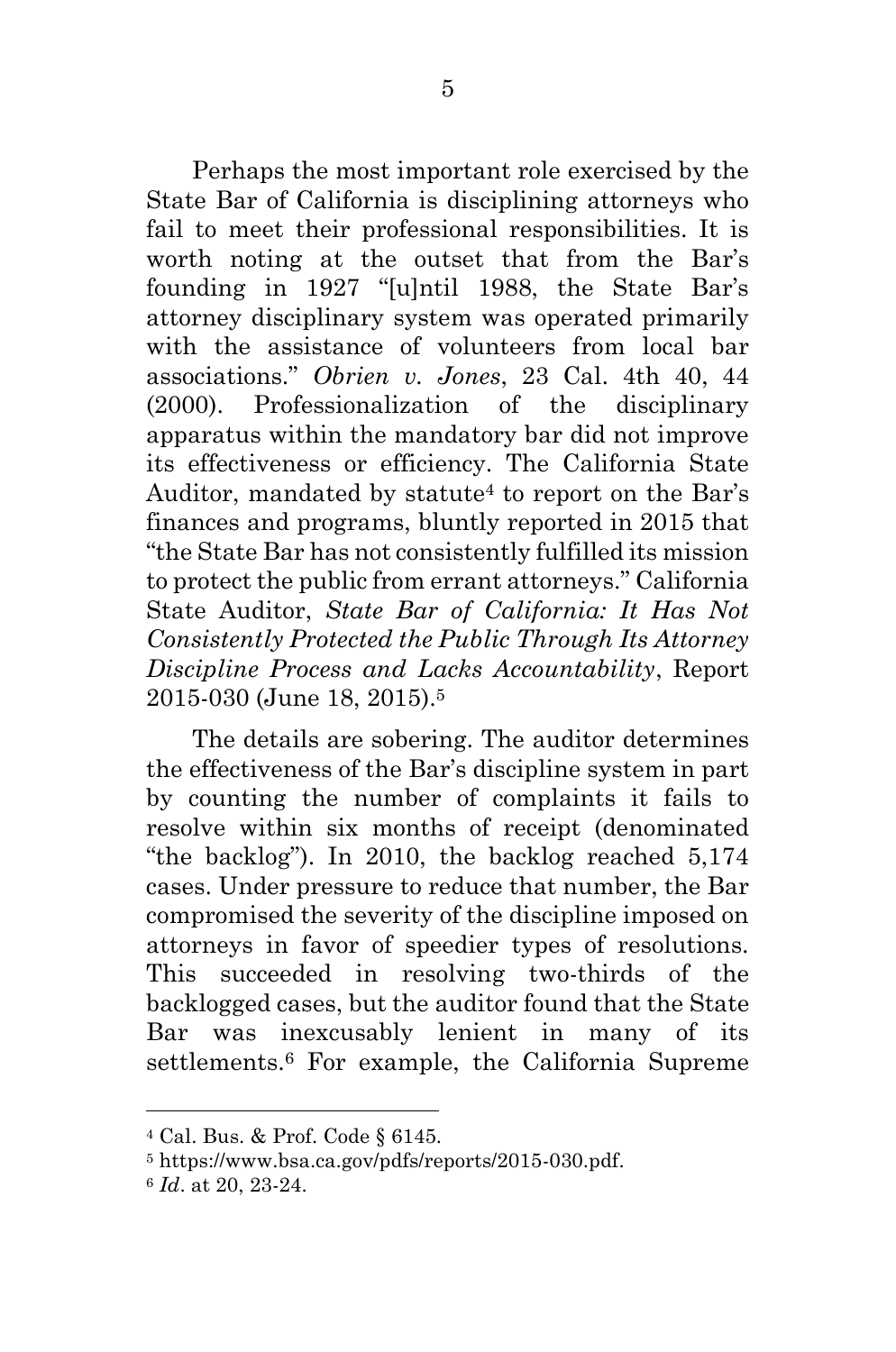Court—the ultimate arbiter of attorney discipline in the state—returned 27 case files to the Bar due to the appearance of insufficient levels of discipline.7 The Bar, upon reconsideration, imposed greater discipline in 21 of those cases, including 5 disbarments. The Auditor commented, "Thus, in its efforts to reduce its backlog, the State Bar may have been too lenient on attorneys deserving of greater discipline, or even disbarment, potentially at significant risk to the public."8 Finally, the Auditor concluded that the State Bar lacked goals and metrics that would measure the effectiveness of its enforcement efforts<sup>9</sup>

 The same report chastised the Bar for failing to allocate more of its resources to improving the discipline system or ensuring it has sufficient staffing to handle complaints. Instead, the Bar spent \$76.6 million to purchase and renovate a building in Los Angeles in 2012, a purchase accomplished only through improper shuffling of funds and a lack of transparency to the Legislature.10 This financial mismanagement of members' mandatory dues was not an isolated incident. It exemplifies perpetual problems with the State Bar that continue to this day. *See* California State Auditor, *The State Bar of California: It Needs Additional Revisions to Its Expense Policies to Ensure That It Uses Funds Prudently*, Report 2017-030 (June 27, 2017);<sup>11</sup> California State Auditor, *The State Bar of California: Its Lack of Transparency Has Undermined Its* 

<sup>7</sup> *Id.* at 23.

<sup>8</sup> *Id.* at 20.

<sup>9</sup> *Id.* at 41-42.

<sup>10</sup> *Id.* at 43-48.

<sup>11</sup> https://www.bsa.ca.gov/pdfs/reports/2017-030.pdf.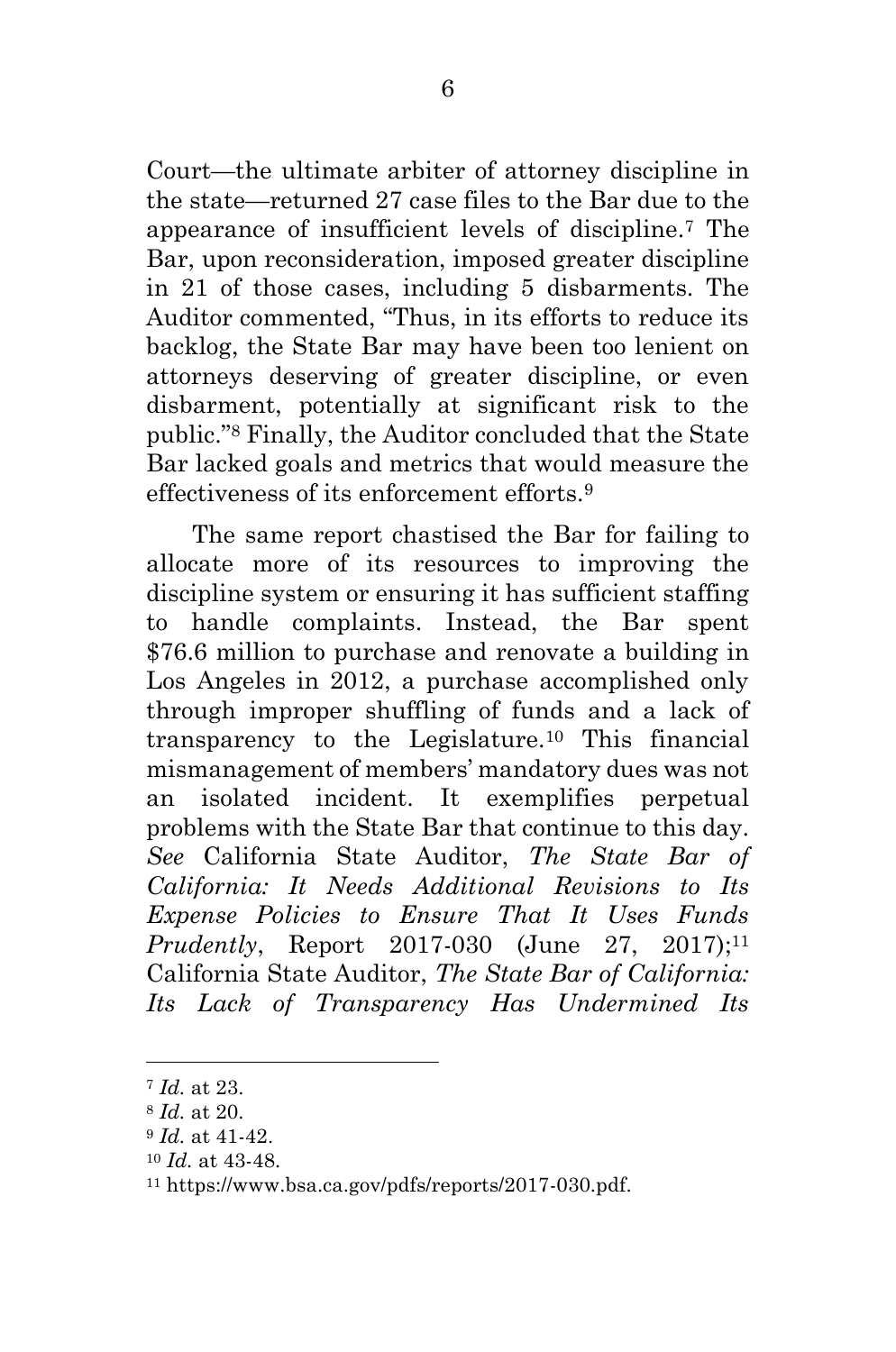*Communications with Decision Makers and Stakeholders*, Report 2015-047 (May 12, 2016).<sup>12</sup> Among other findings, the State Auditor's reports highlight the following instances of financial misfeasance:

- As of April, 2017, 80% of the State Bar's fulltime employees worked only 36.25 hours per week while receiving base salaries that averaged 10% above the market median for comparable agencies;<sup>13</sup>
- Nearly 38% of bar employees have state credit cards with monthly credit limits up to \$75,000, even while the Bar lacks any process to demonstrate that these cards are issued to appropriate staff or that it documents changes to employees' credit limits;<sup>14</sup>
- The State Bar falsely reported the balance in two of its funds as unrestricted;<sup>15</sup>
- The Bar has not clearly reported its budget assumptions to the Legislature despite the fact that the Legislature relies on that budget to

 $\overline{a}$ 

15 Report 2015-047 at 23.

<sup>12</sup> https://www.bsa.ca.gov/pdfs/reports/2015-047.pdf. *See also*  Matt Hamilton, *Audit rips California's state bar for shady finances and bloated salaries*, Los Angeles Times (May 13, 2016) http://www.latimes.com/local/lanow/la-me-ln-state-bar-audit-201 60513-snap-story.html ("The organization has long been bedeviled by conflict and controversy, with lawmakers publicly excoriating the agency for being inefficient and overly political. In recent years, internal strife has grabbed headlines beyond legal trade papers.").

<sup>13</sup> Report 2017-030 at 15.

<sup>14</sup> *Id*. at 20.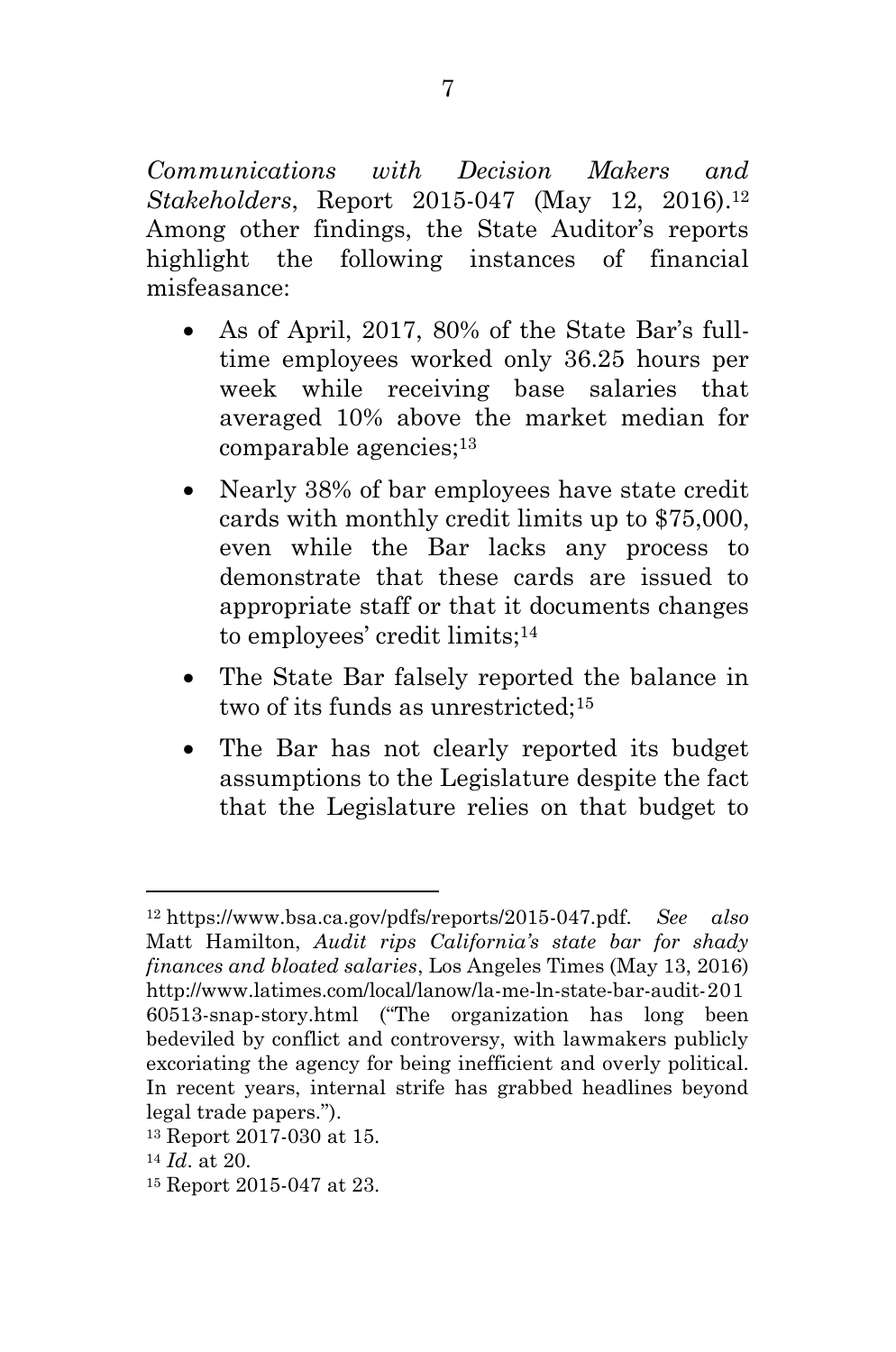ensure the reasonableness of the State Bar's  $fees$ :<sup>16</sup>

- The Bar created and used a nonprofit foundation without sufficient oversight of its Board of Trustees and used almost \$15,000 to pay the foundation's debts out of the general fund (mandatory dues):<sup>17</sup> and
- To finance its purchase of the Los Angeles building, the cost of which it underestimated by \$50 million, the Bar "secured a \$25.5 million loan, sold a parking lot in Los Angeles for \$29 million, and transferred \$12 million between its various funds, some of which the State Bar's Board of Trustees (board) had set aside for other purposes."<sup>18</sup>

 These are just a sampling of the State Auditor's revelations about the State Bar's continuous mismanagement and inability to perform its most basic functions in an efficient or transparent way.<sup>19</sup>

<sup>16</sup> *Id*. at 37-38.

<sup>17</sup> *Id*. at 41-42 ("Without increased oversight, there is a risk that the State Bar could create similar nonprofits in the future and use their funds for questionable purposes.").

<sup>18</sup> Report 2015-030 at 3; *see also id.* at 45, 48.

<sup>19</sup> The Bar's failures resulted in California governors twice vetoing the legislature that authorized collection of bar dues, in 2007 and 2009. *See* Kathleen O. Beitiks, *Wilson vetoes fee bill; bar moves to secure funding*, California Bar J. (Nov. 1997) http://archive.calbar.ca.gov/archive/calbar/2cbj/97nov/caljnl.htm. Governor Pete Wilson's veto message noted the "chronic disharmony" that exists when the Bar attempts to function "both a regulatory and disciplinary agency as well as a trade organization designed to promote the legal profession and collegial discourse among its members." Gov. Pete Wilson, Veto message accompanying veto of SB 1145 (Oct. 11, 2007), http://archive.calbar.ca.gov/archive/calbar/2cbj/97nov/97nov-16.htm.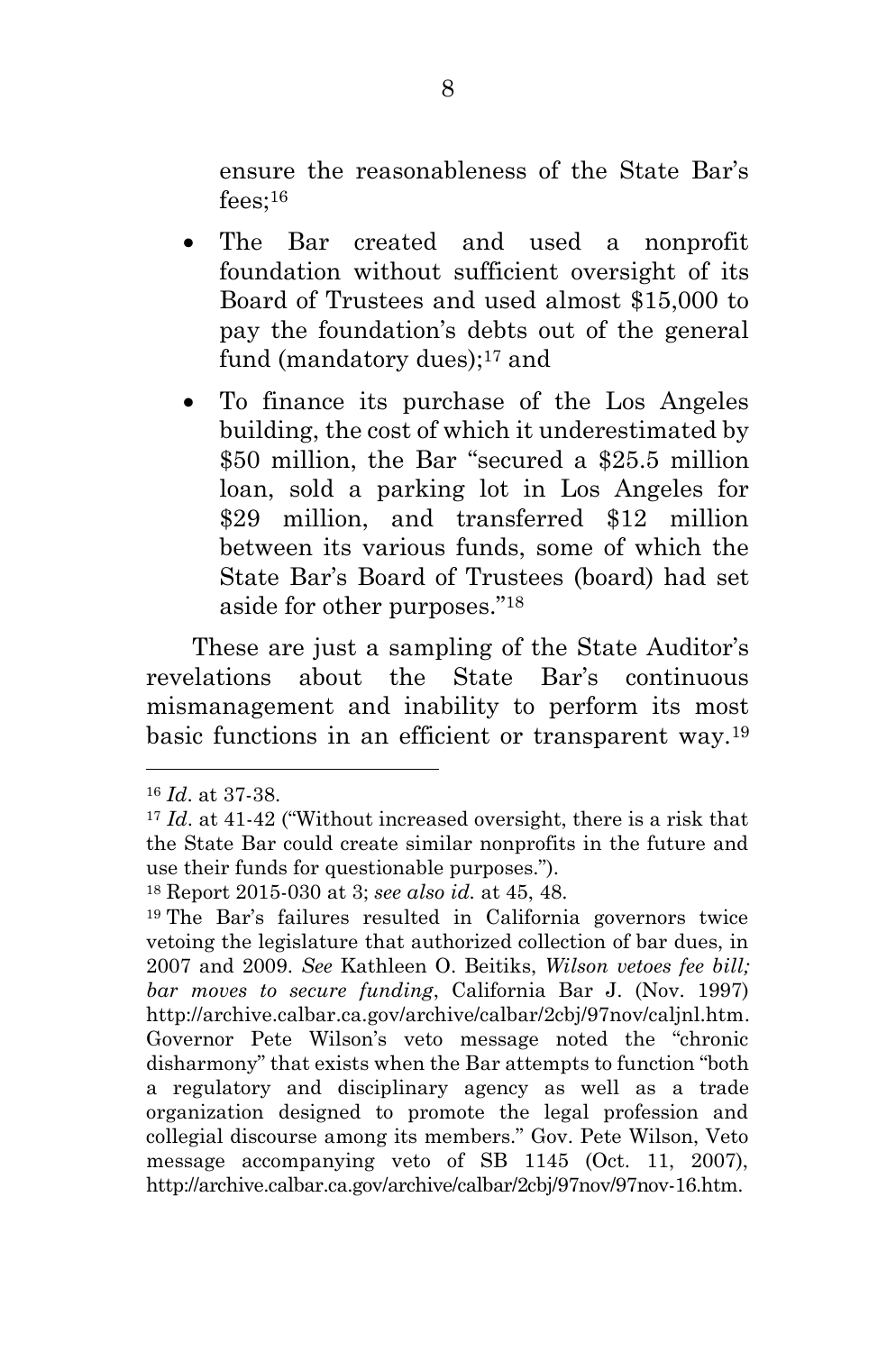Additional reports, dating from 1996 and all on the same themes, are available on the Auditor's website.<sup>20</sup>

### **B. The State Bar of California Has Engaged in Calculated, Long-term Defiance of** *Keller*

 $\overline{a}$ 

 When this Court ruled in *Keller* that the State Bar of California could no longer demand that California attorneys subsidize its political and ideological agenda, the conclusion of that eight-year litigation did not resolve the underlying problem. Taking a cue from Paul Harvey, here is the rest of the story of the

Governor Arnold Schwarzenegger's 2009 veto message lamented, "As the organization charged with regulating the professional conduct of its members, the conduct of the State Bar itself must be beyond reproach. Regrettably, it is not." Even the then-State Bar President Howard Miller acknowledged that the Governor's criticisms were "justified." Cheryl Miller, *Legal Pad: Governor Vetoes State Bar Dues Bill*, The Recorder (Oct. 11, 2009) http://legalpad.typepad.com/my\_weblog/2009/10/governor-vetoes -state-bar-dues-bill.html.

<sup>20</sup> California State Auditor, *Reports Related to "Bar of California, State"* (last visited, Jan. 12, 2018), https://www.bsa.ca.gov/reports/ agency/8. The titles of previous reports demonstrate the consistency of these problems, all of which involve the expenditure and reporting of mandatory dues. California State Auditor, *State Bar of California: It Can Do More to Manage Its Disciplinary System and Probation Processes Effectively and to Control Costs*, Report 2009-030 (July 21, 2009), https://www.bsa. ca.gov/pdfs/reports/2009-030.pdf; California State Auditor, *State Bar of California: With Strategic Planning Not Yet Completed, It Projects General Fund Deficits and Needs Continued Improvement in Program Administration*, Report 2007-030 (Apr. 26, 2007), https://www.bsa.ca.gov/pdfs/reports/2007-030.pdf; California State Auditor, *State Bar of California: Opportunities Exist to Reduce Fees, Better Control Administration and Planning, and Strengthen an Improved Discipline Process*, Report 96021 (May 21, 1996).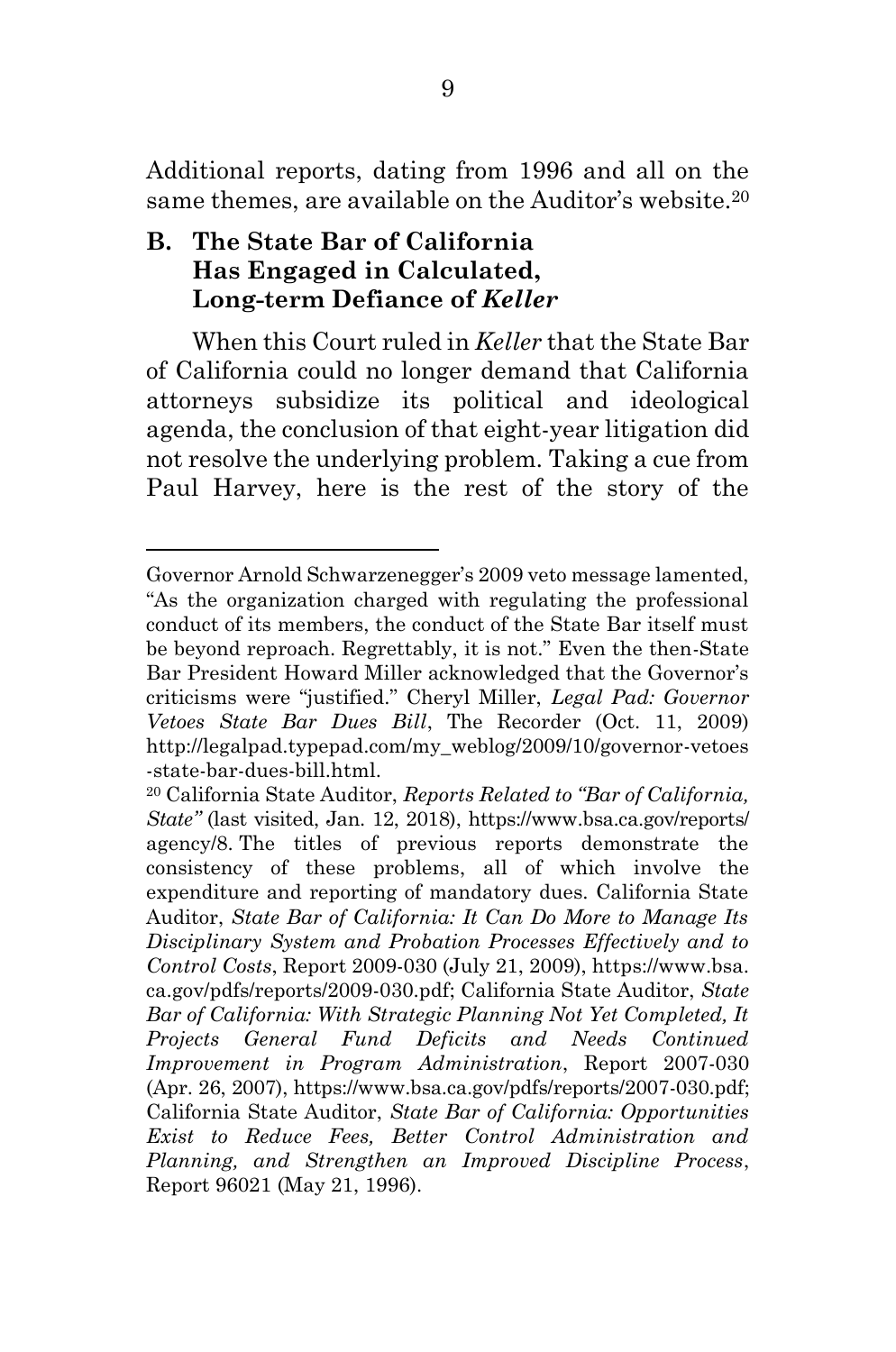California attorney fee objectors' fight to free themselves from the State Bar's politicking.

## **1.** *Brosterhous v. State Bar of California*

 After *Keller*, the Bar enacted regulations purporting to implement the constitutional requirements mandated by the decision. The regulations required the Bar to provide an advance reduction of the amount of dues it determined to be nongermane, or nonchargeable. *Brosterhous v. State Bar of California*, 12 Cal. 4th at 320 (describing provisions of State Bar Rules and Regulations Article 1A). Then, attorneys could object to the amount as determined by the Bar. The Bar could choose either to rebate the amount as determined by the objector (this has never happened), or submit the matter to arbitration. *Id.*

 In 1991, 179 objectors found their objections submitted to arbitration as provided by the regulation, without their consent. They had no voice in the selection of the arbitrator, had to travel to the Bar's headquarters in San Francisco for the 14-day arbitration, and were not permitted the benefit of discovery or other pre-hearing procedural niceties. Nevertheless, the objectors participated in the Bar's arbitration. The arbitrator found that the Bar's original deduction amount of \$3.00—out of \$478—was short by \$4.36 and ordered a rebate. The Bar cut checks to the objectors for \$4.36 plus interest and then spent the rest of their dues, which had, until this point, been kept in an escrow account. *Id.* at 321.

 Forty-six objectors were not satisfied by this outcome. Believing that about \$85 of their mandatory dues had been improperly spent, they brought a civil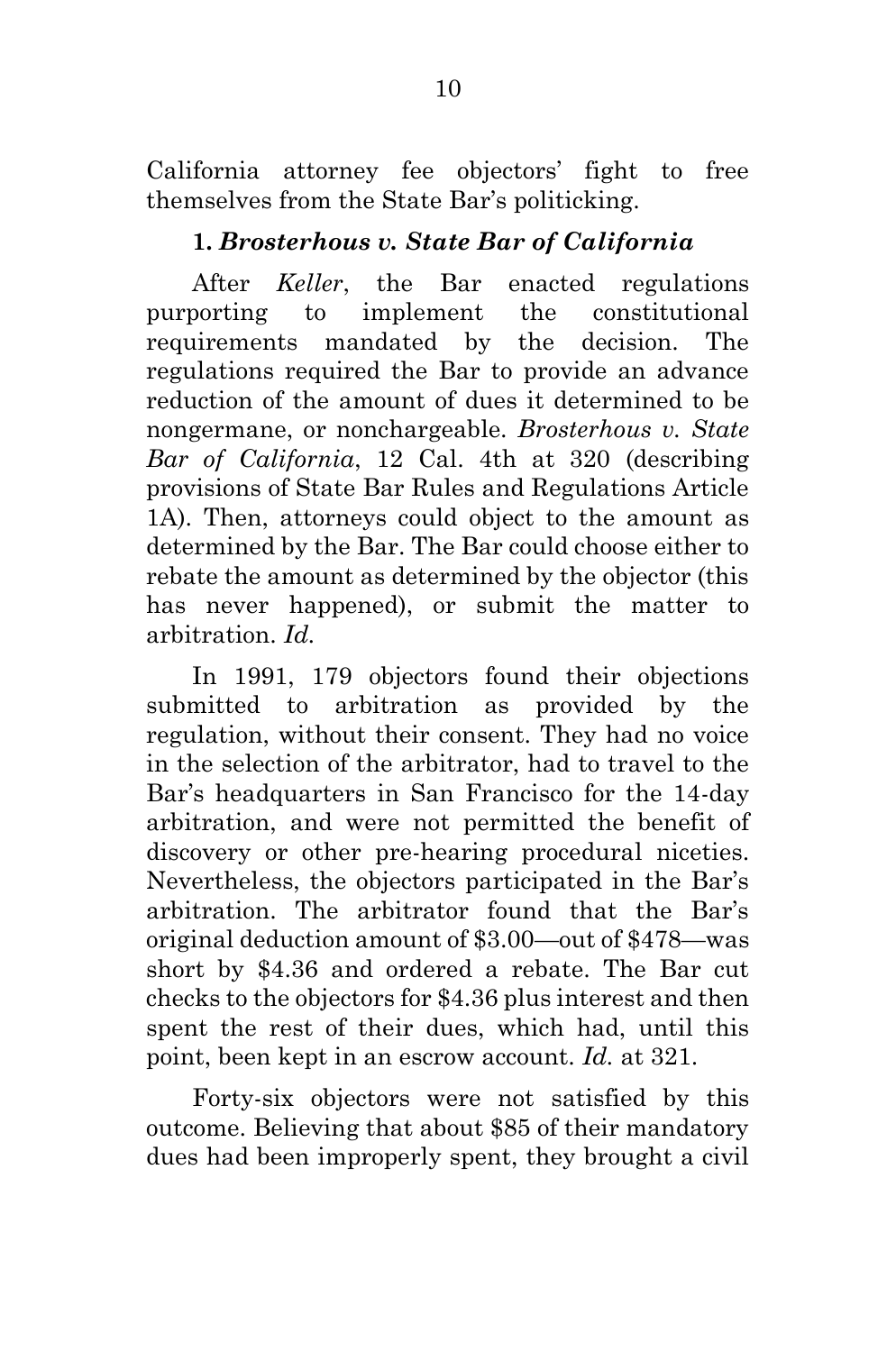rights action under 42 U.S.C. § 1983 in Sacramento Superior Court, alleging violations of their First and Fourteenth Amendment rights. The lead plaintiff, Raymond L. Brosterhous II, a prosecutor in the state Attorney General's office, had been the second named plaintiff in the *Keller* lawsuit. *Id.* at 321-22.

 The Bar, however, was determined not to allow the judiciary to have another crack at its mandatory dues. The Bar demurred to the complaint, asserting that the objectors were bound by the arbitrator's decision and could only move to correct or vacate that decision on the grounds of corruption or fraud. The Superior Court agreed, ordering the case dismissed with prejudice. *Id.* at 322. In its ruling, the court suggested that the objectors—by definition representing *minority* views—could work to elect members to the Bar's Board of Governors who were sympathetic to their point of view, or lobby the Legislature to force changes in the Bar's procedures or programs.<sup>21</sup>

 Both the Bar and the Superior Court had overlooked one critical legal doctrine: arbitration can be binding only with the agreement of the parties. What is more, this Court had already specifically stated that arbitration in the mandatory dues context does not preclude a subsequent Section 1983 action. On these grounds, the California Court of Appeal unanimously reversed the Superior Court and reinstated the lawsuit. *Brosterhous v. State Bar of* 

<sup>21</sup> *Brosterhous v. State Bar of California*, Sacramento Super. Ct. case no. CV527974, Notice of Ruling re Demurrer (filed Jan. 29, 1993).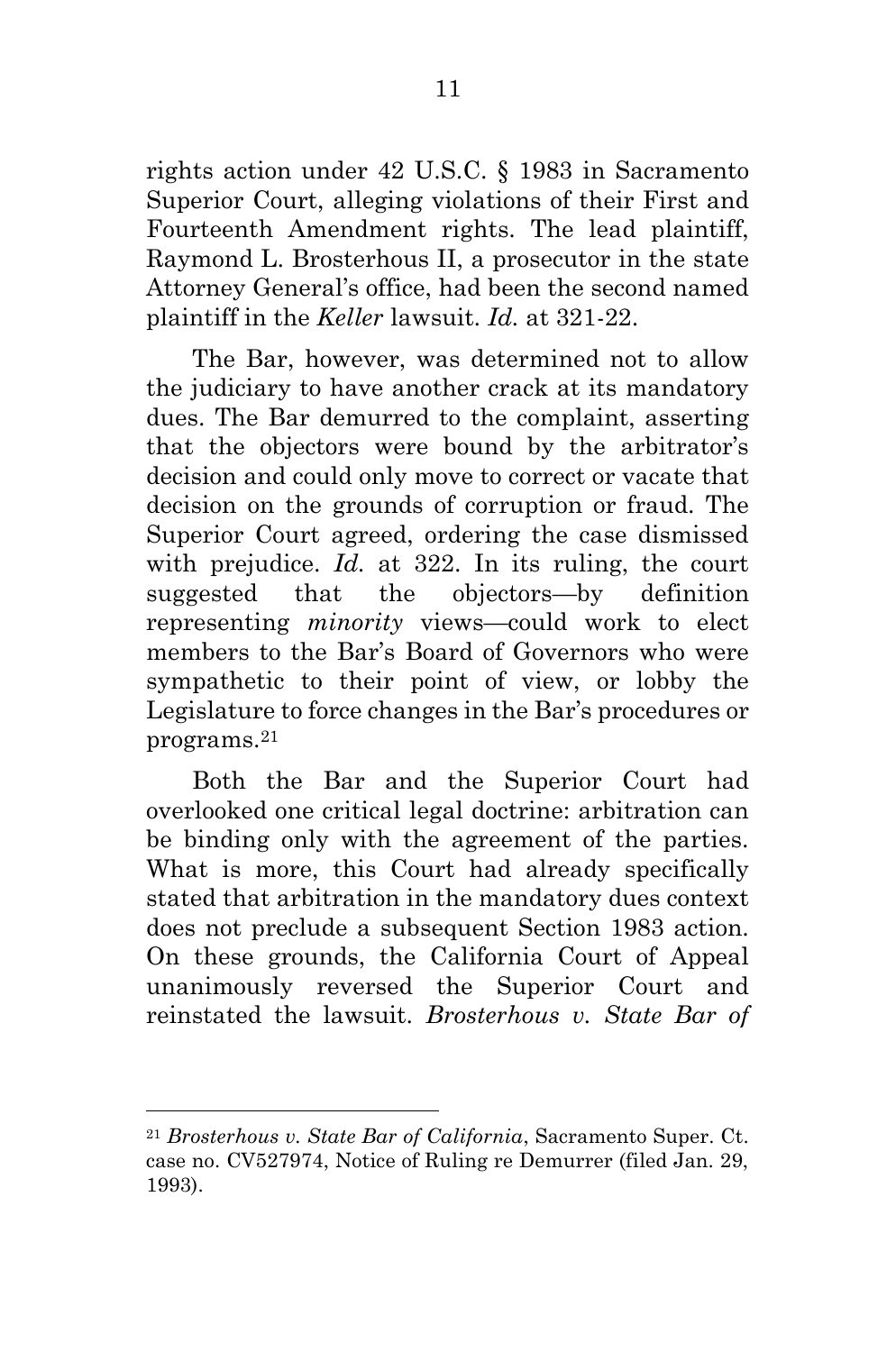*California*, 29 Cal. App. 4th 963, 35 Cal. Rptr. 2d 86, 92-93 (1994).

 The Bar was not content. Facing the realization that the "binding arbitration" argument was going nowhere, the Bar filed a Petition for Rehearing, arguing for the first time that the arbitration decision should be reviewed under administrative mandamus. The Court of Appeal denied the petition and the Bar reiterated its latest position in its Petition for Review to the California Supreme Court. Perhaps realizing that this important issue was not going away, the California Supreme Court granted review and then unanimously rejected every one of the Bar's arguments.

 First, the court held that arbitration cannot be binding without the consent of all parties. *Brosterhous*, 12 Cal. 4th at 326. Second, it held that Congress specifically intended for civil rights actions to be heard in a court of law, even if the litigation was brought subsequent to an arbitration proceeding. *Id.*  at 326-27. Third, it held that the objectors had no obligation to participate in the arbitration at all because a state cannot require exhaustion of administrative or judicial remedies as a prerequisite to a civil rights action. *Id.* at 336. Finally, the court held that administrative mandamus does not apply to arbitration, summarily rejecting the Bar's last ditch effort in a footnote. *Id.* at 336 n.8.

 On remand from the California Supreme Court, the case spent several years on procedural battles, pre-trial legal issues, cross-motions for summary judgment, and discovery, and eventually went to the first phase of a bifurcated trial to determine liability for seven days in May, 1999. *Brosterhous v. State Bar*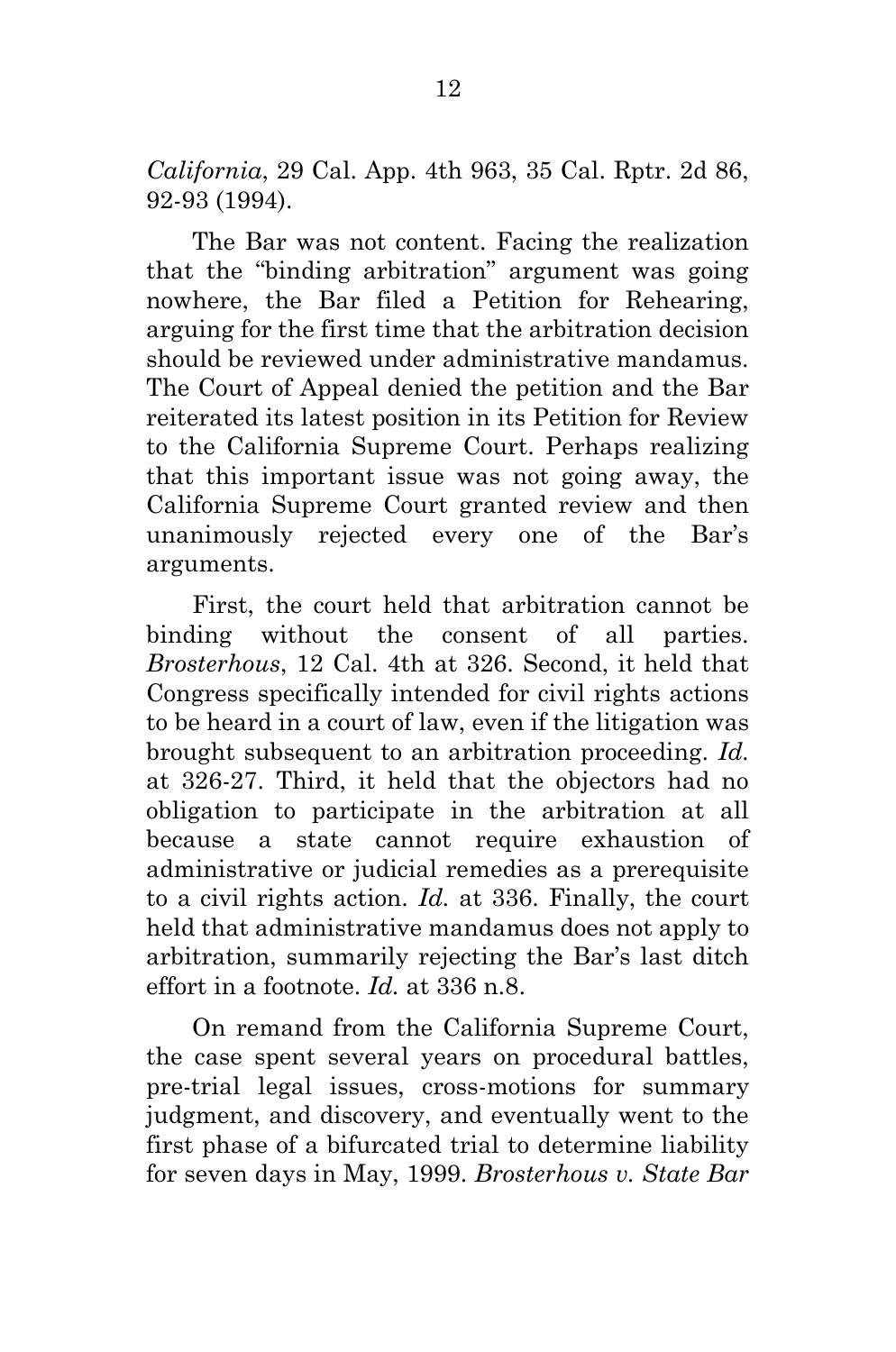*of California*, Sacramento Super. Ct. No. 95AS03901. When the trial court ruled largely in favor of the objectors, the State Bar petitioned the California Court of Appeal for a writ of mandate reversing the interim judgment.22 Opposed by the objectors, the appellate court denied the writ. The objectors and the Bar then avoided a trial on damages by stipulating to the amount owed to the objectors. The trial court entered final judgment for the objectors on July 11, 2000—just over a decade since *Keller* was decided.<sup>23</sup>

## **2.** *County of Ventura v. State Bar of California*

 $\overline{a}$ 

 While *Brosterhous* was underway, the California Attorney General issued an opinion at the request of Kern County District Attorney Edward R. Jagels (a *Brosterhous* plaintiff) to answer the question of whether government agencies could lawfully pay the

<sup>22</sup> After the trial court ruling, the California Legislature spun off the State Bar Conference of Delegates, a politically active group comprised of representatives from local and specialty volunteer bar associations, so that it would no longer be funded with mandatory dues. The State Bar continues to provide administrative and support services subject to reimbursement. Cal. Bus. & Prof. Code § 6031.5 (effective Jan. 1, 2000). *See also* 1999 Cal. Legis. Serv. Ch. 342 (S.B. 144) (filed with the Secretary of State Sept. 7, 1999). On January 1, 2018, the State Bar similarly spun off the "Sections"—subject-matter interest groups and the California Young Lawyers' Association—to the voluntary California Lawyers Association. State Bar of Cal., Sections, http://www.calbar.ca.gov/Attorneys/Sections (last visited Jan. 11, 2018). Although one might think this would result in a State Bar dues reduction, it does not. Cal. Lawyers Ass'n, *FAQ*, http://cla.legal/Sections-FAQ (last visited Jan. 11, 2018).

<sup>23</sup> The State Bar filed a notice of appeal but later abandoned it. The case finally concluded with a settlement for attorneys' fees in August, 2001.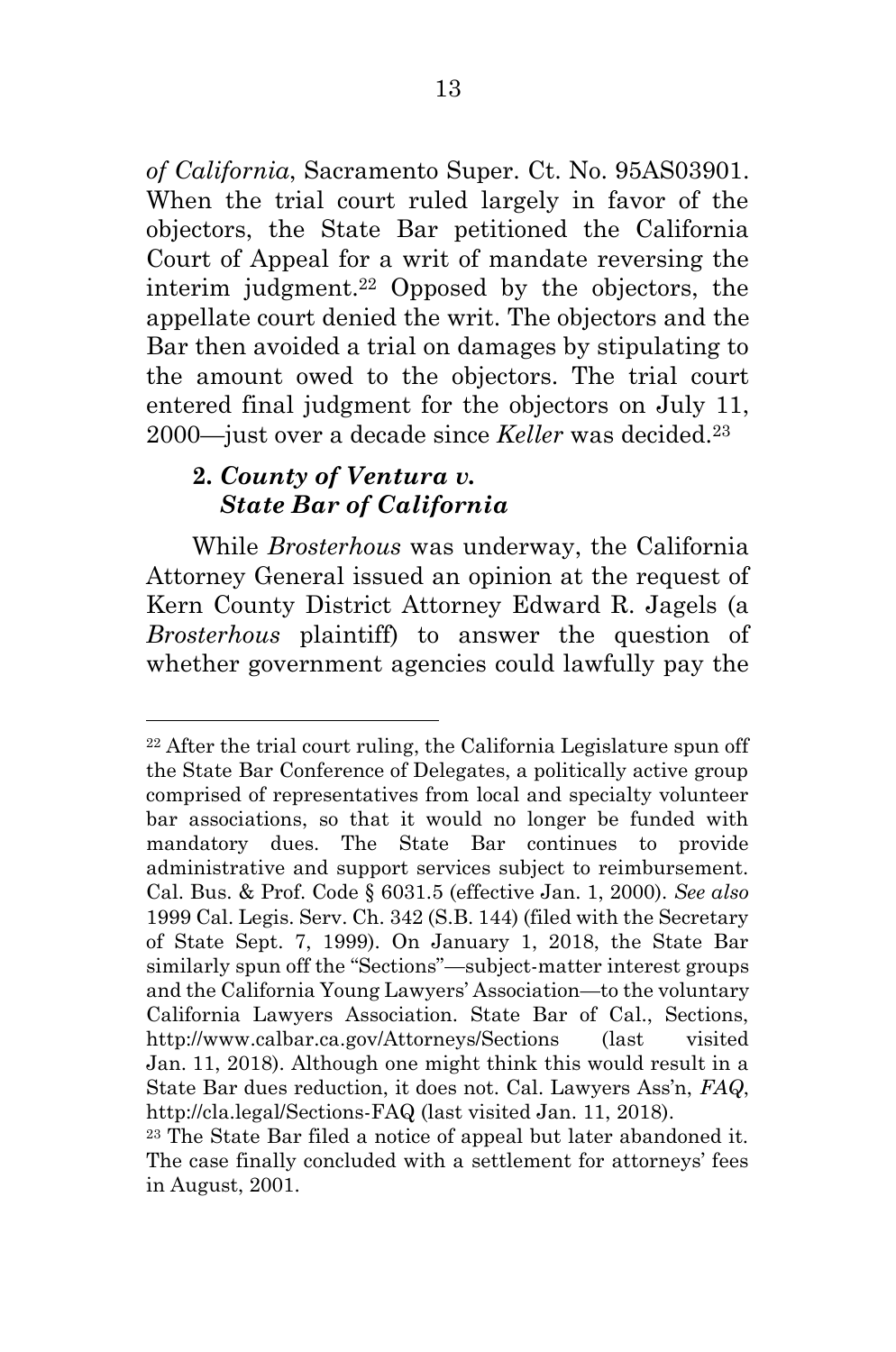amount of their attorney-employees' bar dues designated as the "nonchargeable" *Hudson* fee. The Attorney General opined that a government agency may properly pay *Hudson* fees only if the agency is bound by a contractual obligation to make such payment as part of the attorneys' compensation. Without such an obligation, the payment would be a waste of public funds subject to a taxpayer's suit pursuant to California Code of Civil Procedure section 526a. Office of the Attorney General, *Opinion of Daniel E. Lungren, No. 92-202*, 92 Ops. Cal. Att'y. Gen. 202 (Sept. 3, 1992).<sup>24</sup>

 The State Bar rejected this analysis. In 1993, the State Bar determined the *Hudson* fee reduction to be \$5, with total dues ranging from \$379 to \$478. Ventura County District Attorney Michael Bradbury withheld \$5 from each payment of his 82 attorney employees' 1993 bar dues, and further sought to challenge the amount of the \$5 calculation on behalf of himself and his employees, who did not join in that challenge. The State Bar adhered to its requirement of individual challenges and refused to allow Bradbury to object on his employees' behalf. The County of Ventura and Bradbury sued the Bar on the grounds that his payment of the nonchargeable portion of bar dues wasted taxpayer funds, for which he could be sued under state law. *County of Ventura v. State Bar of California*, 35 Cal. App. 4th 1055, 1057 (1995), *rev. denied* (Sept. 14, 1995). The Court of Appeal held that "a public agency's payment of the voluntary portion of its employees' State Bar dues would be a waste of public funds because it would constitute a wholly inappropriate encroachment by

<sup>24</sup> https://oag.ca.gov/system/files/opinions/pdfs/92-202.pdf.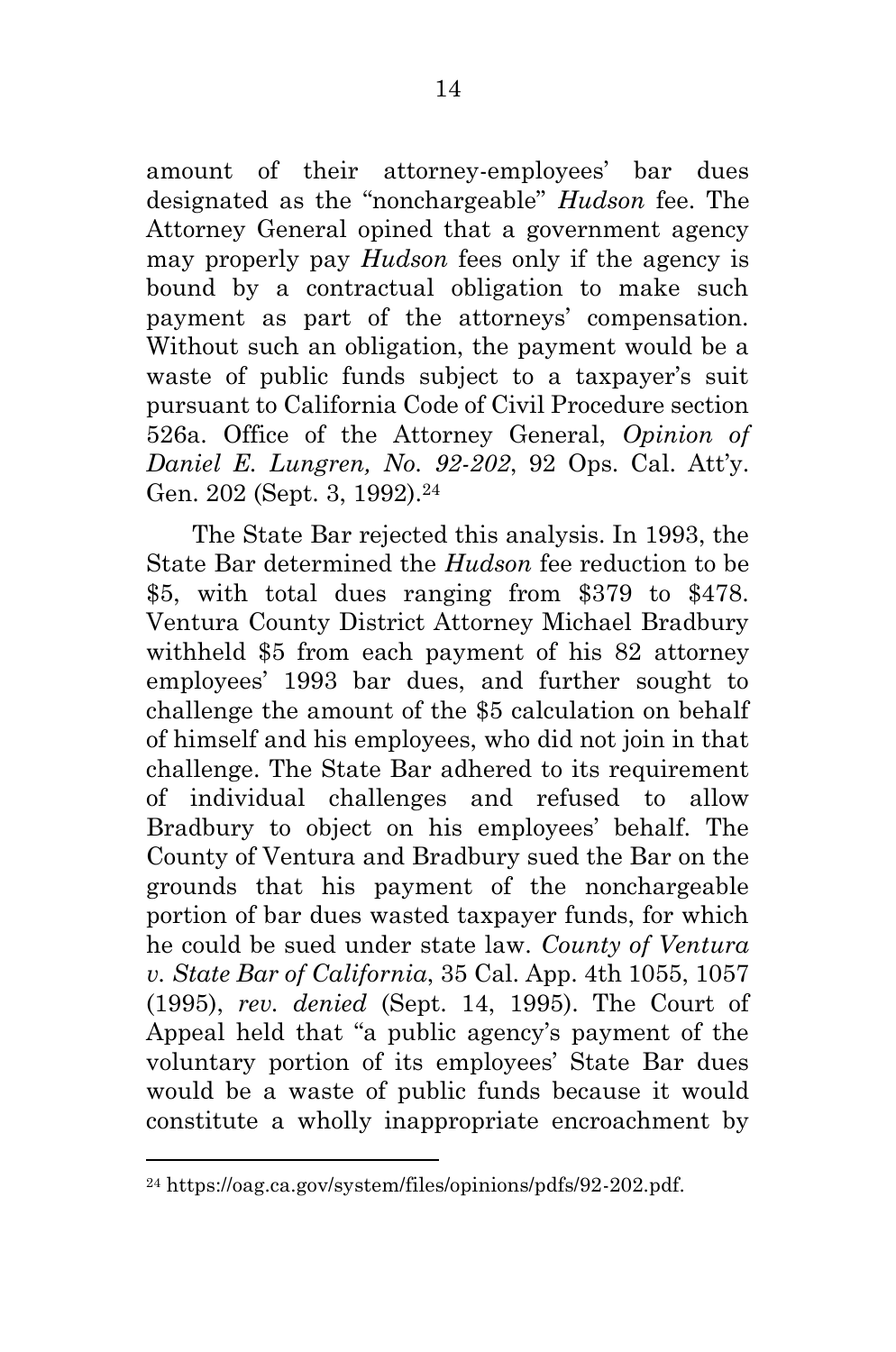government into the realm of financial contribution toward political or ideological causes." *Id*. The court continued, noting that payment of a public attorney's *Hudson* fees "would be no different than a direct contribution by the agency, on its employee's behalf, to a political party or candidate or an ideological organization." *Id.* at 1060. This kind of "payment would be worse than totally unnecessary or useless or without public benefit—it would be a wholly inappropriate encroachment by government into the political arena, and thus a waste of public funds." *Id*. Moreover, if, as alleged by the objectors, the Bar lowballed the nonchargeable amount, public agencies could be liable for a waste of public funds for any amount of dues ultimately found to be nonchargeable and thus, voluntary. *Id.*

 In 2018, as in the past several years, the State Bar has offered attorneys a flat \$10 deduction that allegedly covers all manner of nonchargeable political and ideological expenditures. As in other states, the Bar lays traps for the unwary by absorbing the nonchargeable fees into the amount described as "member dues" and then requiring objecting attorneys to subtract the nonchargeable portion in a drop-down menu, so that the subtraction is even less obvious. *See* Pet. at 13-14. Given the length of previous litigation and the tremendous resources required to pursue it, objectors have been reluctant to undertake further action.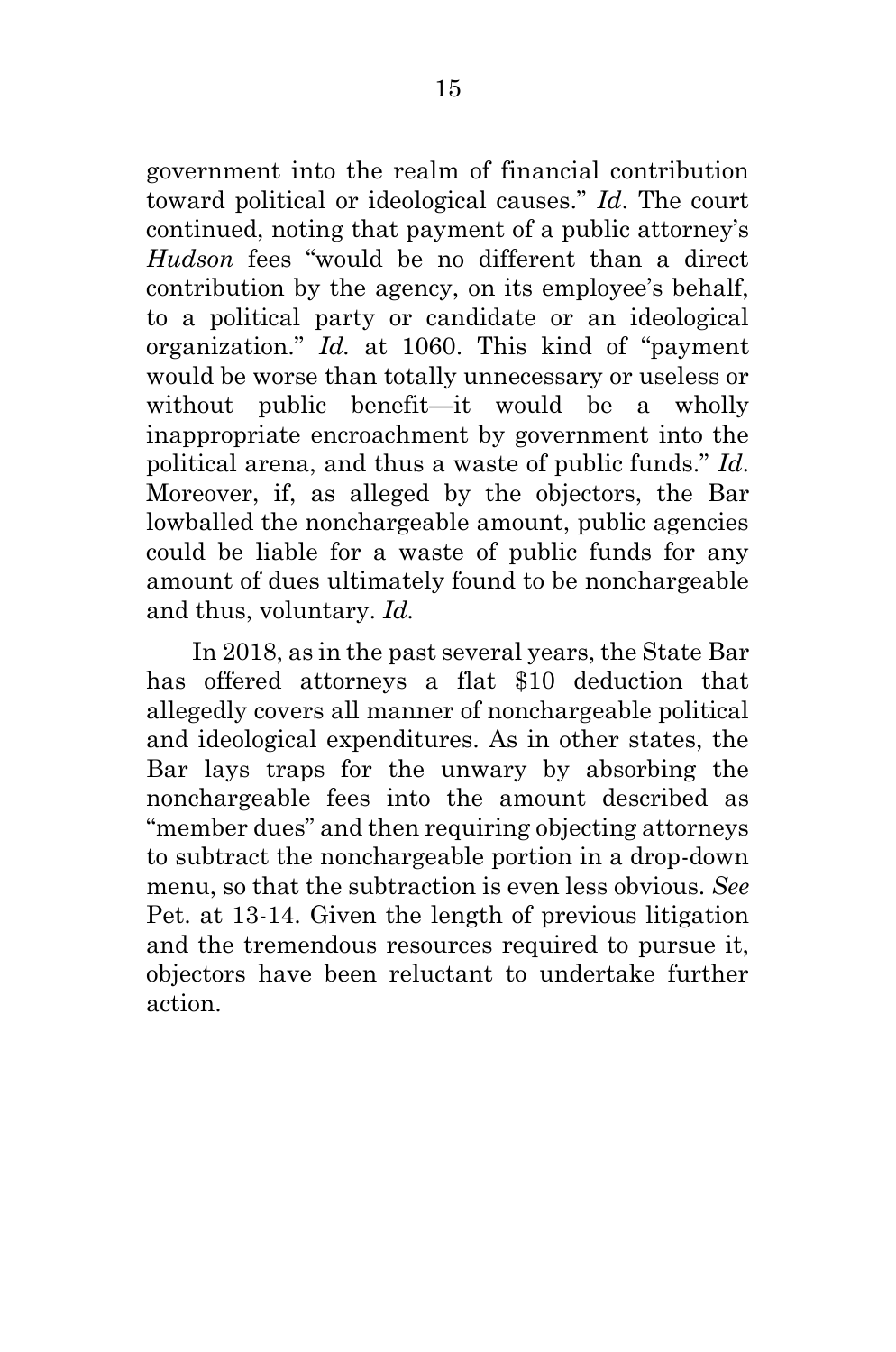#### **II**

### **THE FIRST AMENDMENT REQUIRES "OPT-IN" TO PROTECT THE FREEDOM OF SPEECH AND ASSOCIATION**

 This Court recognized the national importance of "opt-in" versus "opt-out" in *Knox v. Serv. Emps. Int'l Union, Local 1000*, 567 U.S. 298, 317 (2012). As the Court noted, it is "cold comfort" to objectors to have their money refunded only after it has been spent to achieve political objectives that they oppose. *Id.* The *Janus* case, currently pending, seeks to expand the *Knox* holding regarding special assessment to regular, annual fees. This case presents the "opt-in" issue outside of the labor law context, giving this Court the opportunity to harmonize compelled speech doctrines under the First Amendment.

 The *Keller* Court's suggestion that the State Bar of California adopt the *Hudson* procedures to minimize the infringement on objectors' First Amendment rights led to the Bar's usage of "opt-out" as the means for objectors to refrain from subsidizing the Bar's politicking. The opt-out procedure, however, presumes that attorneys wish to conform to the Bar's priorities and political ideals, in violation of the longstanding rule that courts "'do not presume acquiescence in the loss of fundamental rights.'" *Coll. Sav. Bank v. Florida Prepaid Postsecondary Educ. Expense Bd*., 527 U.S. 666, 682 (1999) (quoting *Ohio Bell Tel. Co. v. Pub. Utils. Comm'n of Ohio*, 301 U.S. 292, 307 (1937)). This Court has repeatedly held that "[t]o preserve the protection of the Bill of Rights for hard-pressed defendants, we indulge every reasonable presumption against the waiver of fundamental rights." *Glasser v. United States*, 315 U.S. 60, 70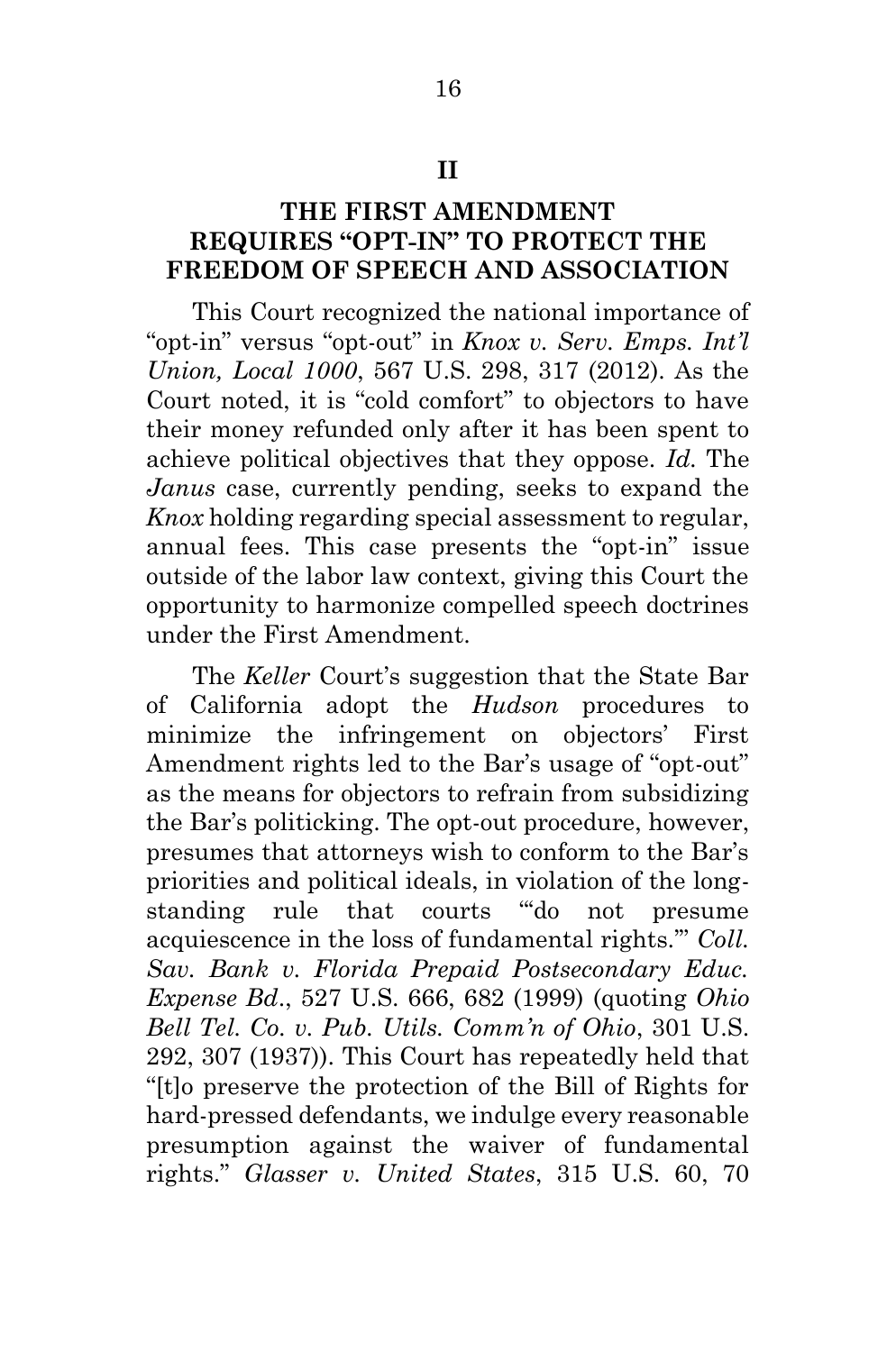(1942) (citations omitted). Among other reasons for presuming against such a waiver are that doing so would too easily blind courts to subtle coercion, or too easily allow dissenters, accidentally or through ignorance, to waive vital constitutional liberties.

 The rule of strict scrutiny, which presumes that laws infringing on free speech are invalid, is based on the extreme importance of free speech in a system of participatory democracy. *See Denver Area Educ. Telecomm. Consortium, Inc. v. FCC*, 518 U.S. 727, 741 (1996) (plurality opinion) ("[T]he First Amendment embodies an overarching commitment to protect speech from government regulation through close judicial scrutiny, thereby enforcing the Constitution's constraints, but without imposing judicial formulas so rigid that they become a straitjacket that disables government from responding to serious problems."). Requiring objectors to affirmatively make known their dissent from their own regulatory authority's political activities presumes that the objectors intend to waive that fundamental right, unless the contrary is proven. This inconsistency should not stand, especially given the importance of protecting the right to dissent. *See* Harry Kalven, Jr., *The Concept of the Public Forum: Cox v. Louisiana*, 1965 Sup. Ct. Rev. 1, 128 (1965) ("[T]he thumb of the Court [must] be on the speech side of the scales.").

 The text of the Constitution warrants a general presumption that individuals may act freely unless and until those seeking to limit their freedom provide convincing justification for doing so. *See generally* Randy E. Barnett, *Restoring the Lost Constitution: The Presumption of Liberty* (2004); *Stanley v. Illinois*, 405 U.S. 645, 656 (1972) ("[T]he Constitution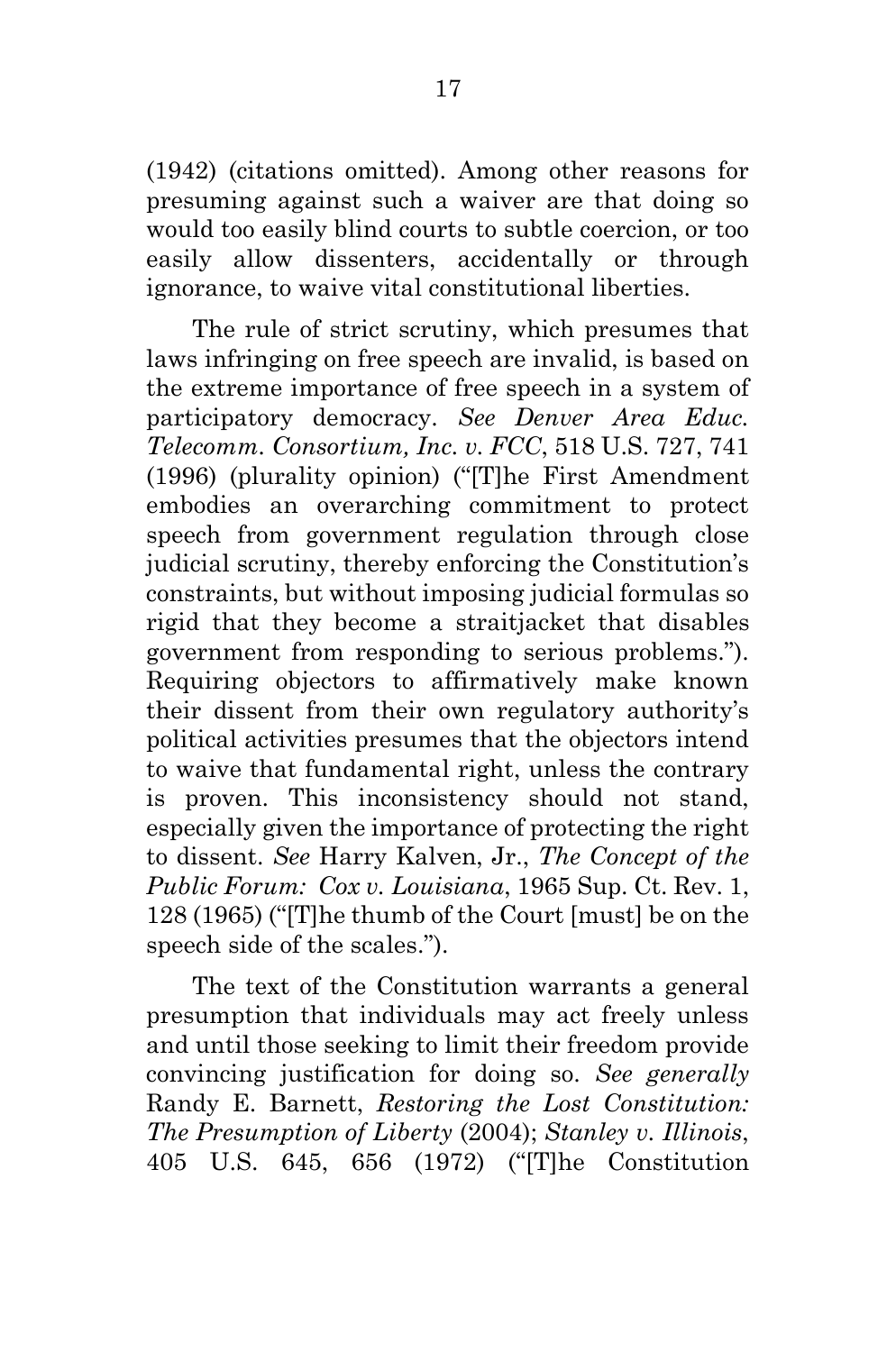recognizes higher values than speed and efficiency. Indeed, one might fairly say of the Bill of Rights in general, and the Due Process Clause in particular, that they were designed to protect the fragile values of a vulnerable citizenry from the overbearing concern for efficiency and efficacy that may characterize praiseworthy government officials no less, and perhaps more, than mediocre ones."). Thus, to have a right means to be free to act or refrain from acting, without being required to give a reason. *See Lutz v. Int'l Ass'n of Machinists and Aerospace Workers*, 121 F. Supp. 2d 498, 507 (E.D. Va. 2000) (Describing the annual objection procedure as "analogous to a governmental pronouncement that a citizen who fails to cast a ballot on election day will be considered to have voted for a previously designated 'default' candidate. The law does not permit such an imposition of an unconstitutional default.").

 The *Hudson* Court apparently hoped to minimize the inconsistency between strict scrutiny and the presumption of conformity when it remarked that the burden on a worker is "simply" to make his or her objection known. *Chicago Teachers Union, Local No. 1 v. Hudson*, 475 U.S. 292, 306 n.16 (1986). But this burden is indefensible, given this Court's refusal to presume in other contexts that a person may be presumed to waive constitutional rights. Objectors who do not wish to support the Bar's political speech should not be forced to state their objections before exercising their right not to speak or associate. Such a requirement forces dissidents to mark themselves for potential harassment and retaliation in a way that an "opt-in" requirement would not. Although objectors who choose not to "opt-in" would not remain anonymous, the ability to make their decisions in